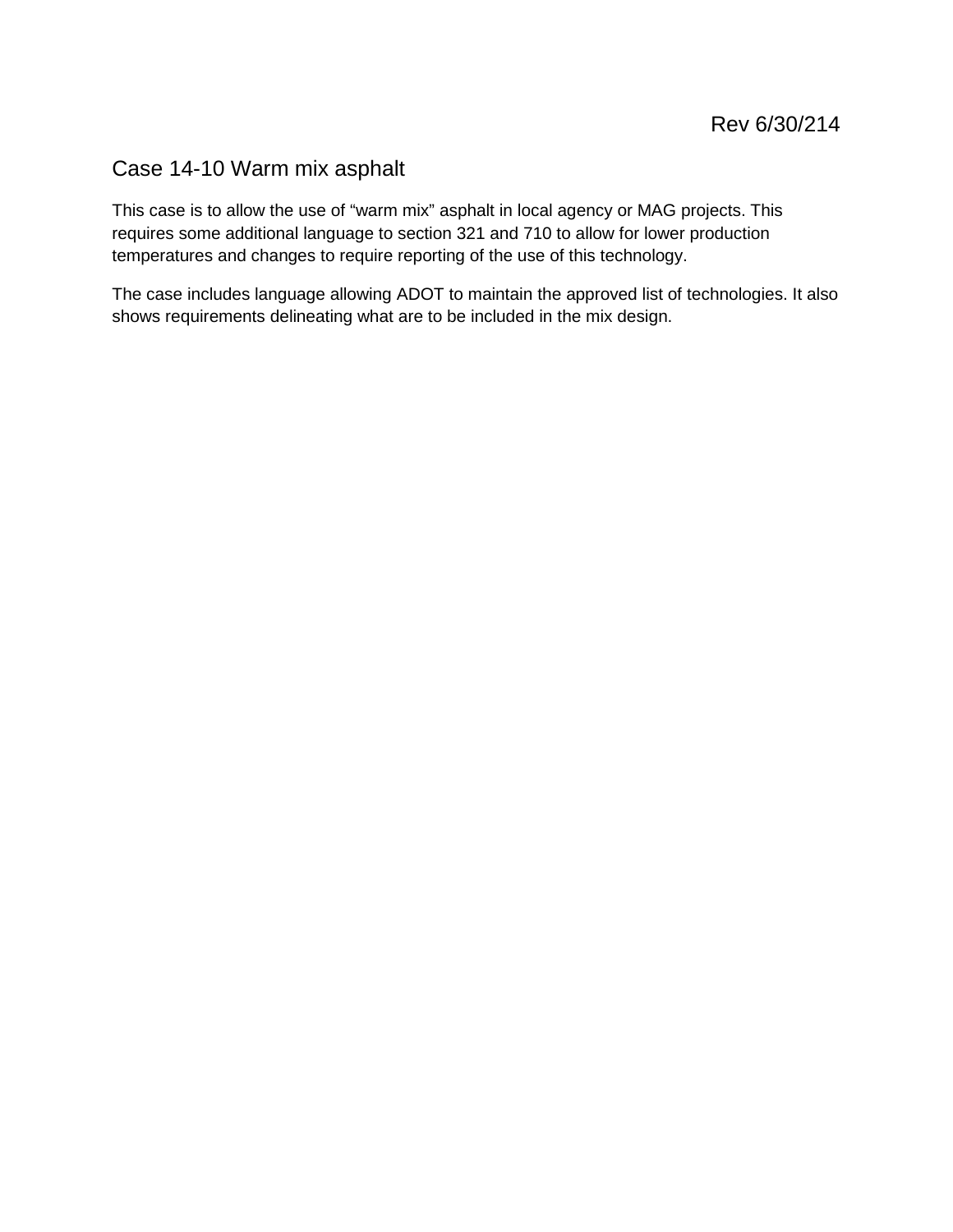# **PLACEMENT AND CONSTRUCTION OF ASPHALT CONCRETE PAVEMENT**

#### **321.1 DESCRIPTION:**

This section is to provide specifications for furnishing all materials, mixing at a plant, hauling and placing a mixture of aggregate materials, mineral admixture and asphalt binder to form a pavement course for placement upon a previously prepared base or sub base.

# **321.2 MATERIALS AND MANUFACTURE:**

The materials shall conform to Section 710 for the type specified. The specific required mix type shall be called out in the contract documents or as directed by the Engineer. Warm Mix Asphalt (WMA) technologies may be used within the mixture at the option of the contractor-provided all requirements of the specifications are met, and the technology is on the ADOT Approved Product list. The specific required mix type shall be called out in the contract documents or as directed by the Engineer.

# **321.3 WEATHER AND MOISTURE CONDITIONS:**

Asphalt concrete shall be placed only when the surface is dry, and when the atmospheric temperature in the shade is 40 degrees F. (50 degrees F for Asphalt Concrete lift less than 2 inch thick) or above. No asphalt concrete shall be placed when the weather is foggy or rainy, or when the base or sub base on which the material is to be placed is unstable. Asphalt concrete shall be placed only when the Engineer determines that weather conditions are suitable.

## <span id="page-1-0"></span>**321.4 APPLICATION OF TACK COAT:**

A tack coat shall be applied to all existing and to each new course of asphalt concrete prior to the placing of a succeeding lift of asphalt concrete. The tack coat may be deleted when a succeeding layer of asphalt concrete is being applied over a freshly laid course that has been subjected to very little traffic when approved by the Engineer.

The application of the tack coat shall comply with Section 329. The grade of emulsified asphalt shall be SS-1 h or CSS-1 h as specified in Section 713.

The same material that is specified above for the tack coat shall be applied to the vertical surfaces of existing pavements, curbs, and gutters, against which asphalt concrete is to be placed.

The surface to be covered may require repair or patching as directed by the Engineer. This shall be addressed in the project specifications prior to the bidding of the project.

#### **321.5 MIX DESIGN**

The mix design shall be submitted to the Engineer at least five working days prior to the start of asphalt concrete production. Mix designs provided by the agency may be utilized on projects at the Engineer's discretion. The Engineer will review and approve the mix design to assure it contains all of the required information as outlined in Section 710.3.1. If WMA technologies are used within the mix design, the type of WMA technology used wishall be indicated on the mix design. The target values for gradations, binder contents, and air voids will be established as the accepted Job Mix Formula (JMF) based upon the mix design. Mix designs not containing all of the information will be returned within five working days of receipt of all mix design information, for action and resubmission by the contractor.

Once the mix design has been approved by the agency and the mixing plant selected, the Contractor and/or his supplier shall not change plants nor utilize additional mixing plants without prior approval of the Engineer.

If the contractor elects to change its source of material, the contractor shall furnish the Engineer with a new mix design, which meets the requirements of Section 710, as amended by the Project Specifications.

The contractor may make self-directed target changes to the approved mix design within the limits shown below.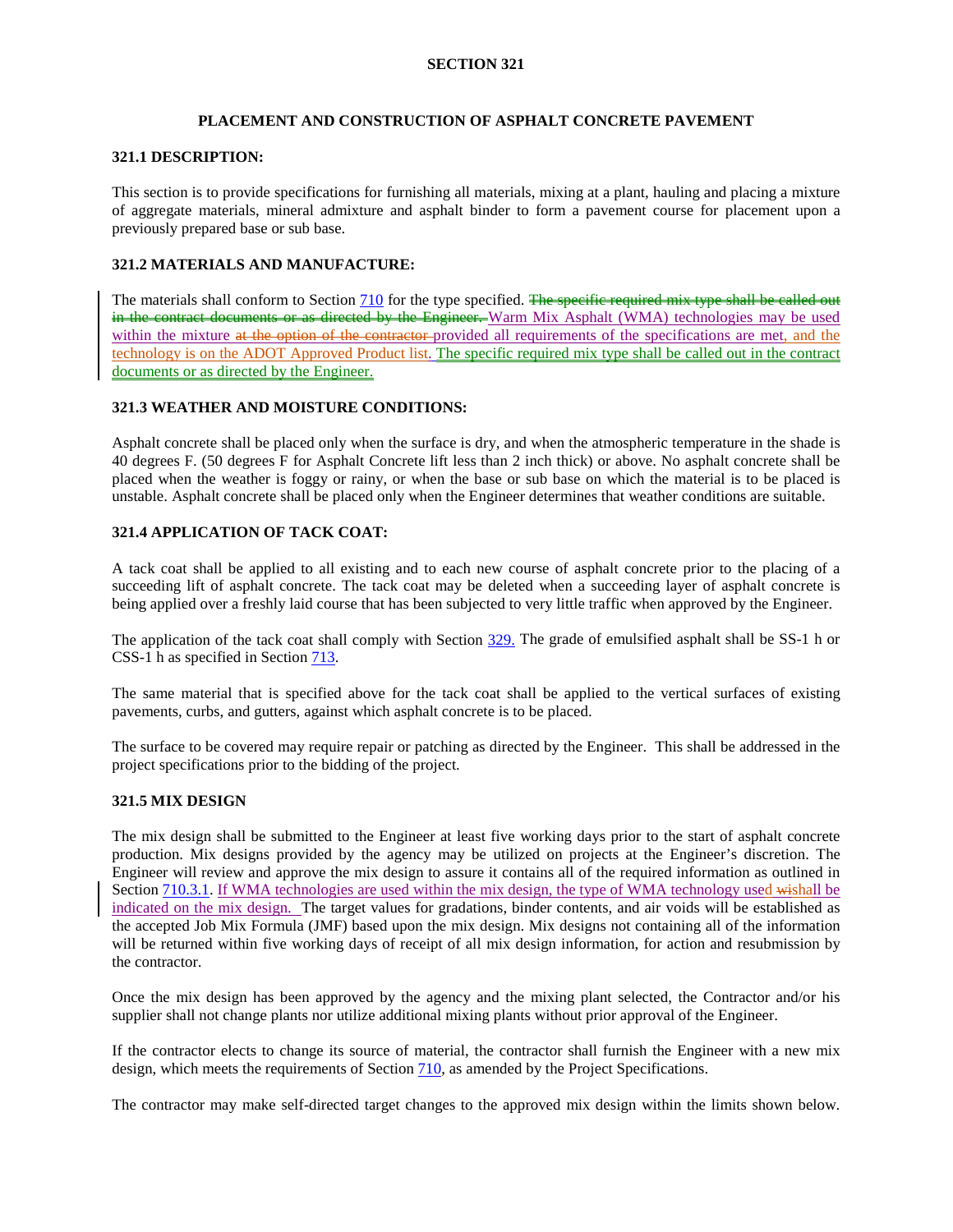Requests for self-directed target changes shall be made in writing and acknowledged by the Engineer prior to the start of production of a lot and will remain in effect until such time as any additional changes are implemented. The self-directed target changes must meet the contract requirements for mix design criteria and gradation limits.

| <b>TABLE 321-1</b>         |                                        |  |
|----------------------------|----------------------------------------|--|
|                            | ALLOWABLE SELF-DIRECTED TARGET CHANGES |  |
| <b>MEASURED</b>            | ALLOWABLE SELF-DIRECTED                |  |
| <b>CHARACTERISTICS</b>     | <b>TARGET CHANGES</b>                  |  |
| Gradation (Sieve Size)     |                                        |  |
| $3/8$ inch                 | $\pm$ 4% from mix design target value  |  |
| No 8                       | $+4\%$ from mix design target value    |  |
| No 40                      | $+2\%$ from mix design target value    |  |
| No 200                     | $+0.5\%$ from mix design target value  |  |
| <b>Binder Content</b>      | $+0.2\%$ from mix design target value  |  |
| <b>Effective Air Voids</b> | None                                   |  |

The contractor may propose target changes, other than self-directed changes, to the approved mix design for the approval of the Engineer. The Engineer will determine if the proposed target change will result in mix production that meets the contract requirements for mix design criteria and gradation limits. The target changes will not be retroactive for the purpose of acceptance.

#### <span id="page-2-0"></span>**321.6 MIX PRODUCTION:**

All materials shall be proportioned by weight in a hot mix asphalt plant in the proportions required by the mix design to provide a homogeneous and workable mass. Each hot mix asphalt plant shall be inspected in accordance with the provisions contained in the 'Hot Mix Asphalt Production Facilities' by the Arizona Rock Products Association and shall have a current inspection certificate. All measuring devices shall be calibrated at least annually by a technician licensed by the Arizona Bureau of Weights & Measures. Mixing plants shall conform to the requirements of AASHTO M-156, except as modified herein. If WMA technology is being used, any equipment associated with the production of hot mix asphalt shall be calibrated and in proper working order according to the WMA equipment specifications. If there are any deviations in the production or compacting temperatures of the hot mix asphalt with WMA technology, the mix design shall state the differences.

In drum mix plants the mineral admixture shall be added and thoroughly mixed with the mineral aggregate by means of a mechanical mixing device prior to the mineral aggregate and mineral admixture entering the dryer. The moisture content of the combined mineral aggregate shall be a minimum of three percent by weight of the aggregate during the mixing process.

For drum-mix plants, the mineral admixture shall be weighed across a weight belt, or other approved alternative weighing system, with a weight totalizer prior to entry into the mechanical mixing device. The mechanical mixing device shall be a pugmill type mixer that is in good working condition. The rate of the aggregate feed shall not exceed the mixing device's capacity in ton per hour. The mixer shall be constructed to minimize the loss of mineral admixture and shall be located in the aggregate delivery system at a location where the mixed material can be readily inspected. The mixing device shall be capable of effective mixing in the full range of the asphalt concrete production rates.

The hot plant and equipment shall be constructed and operated to prevent loss of mineral admixture through the dust collection system of the plant.

A positive signal system shall be provided and utilized during production whereby the mixing shall automatically be stopped if the mineral admixture is not introduced into the mineral aggregate. The plant will not be permitted to operate unless the signal system is in good working condition.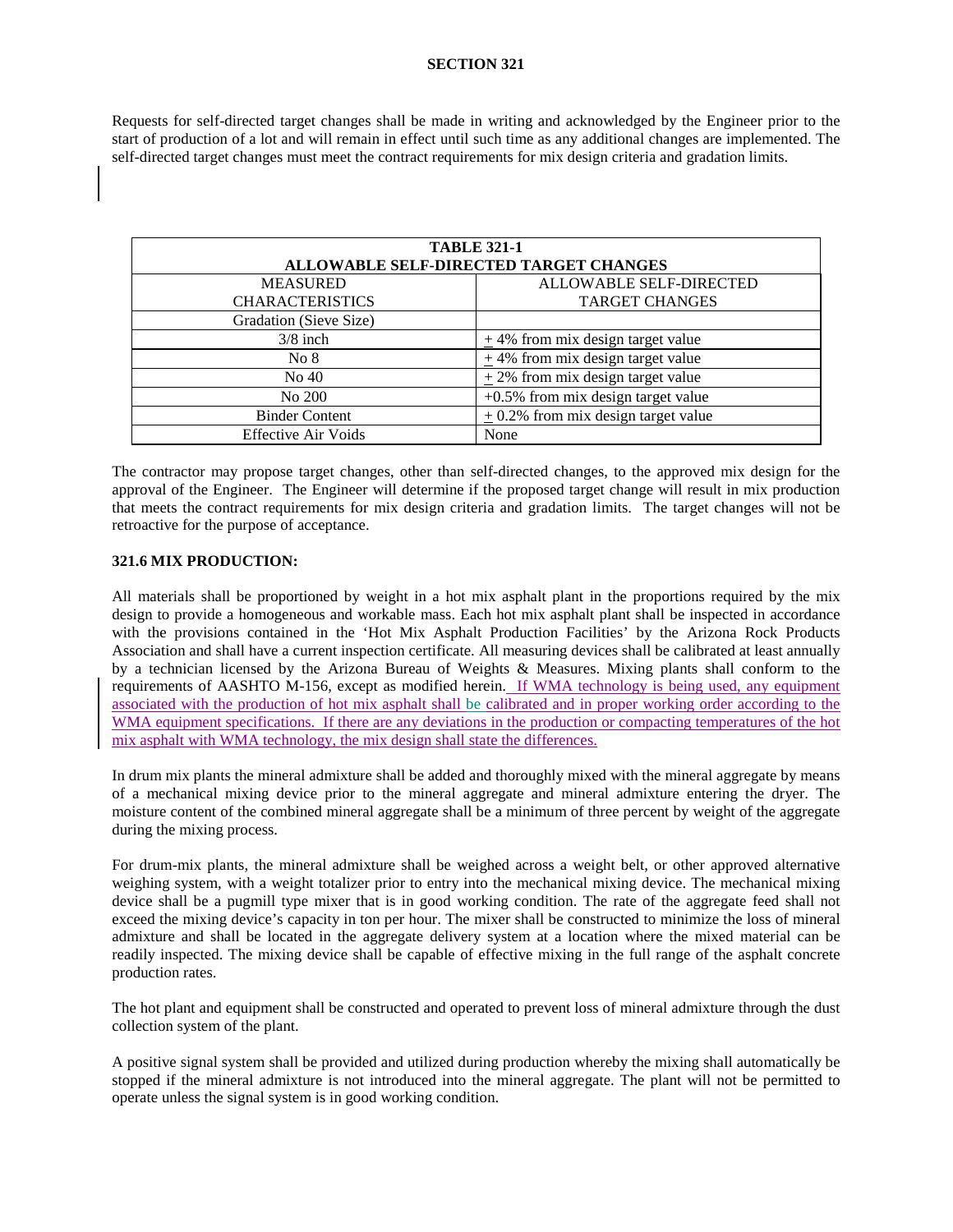The introduction of bituminous material shall be controlled by an automated system fully integrated with the controls or the mineral aggregate and mineral admixture. The production of the plant shall be controlled by the rate required to obtain a uniform mixture of all components. Drying and heating shall be accomplished in such a manner as to preclude the mineral admixture from becoming coated with un-spent fuel. The completed asphalt concrete may be held in storage for up to 12 hours in insulated or heated silos, providing the minimum temperature noted herein for placement and compaction is met behind the placement device. If the Engineer determines that there is an excessive amount of heat, heat loss, drain down, segregation and/or oxidation of the mixture due to temporary storage, use of surge bins or storage bins will be discontinued.

The temperature of the asphalt concrete, with unmodified binders, upon discharge from the mixer shall not exceed 335 degrees F. The discharge temperature may be increased on the recommendation of the binder supplier, when approved by the Engineer. If the asphalt concrete is discharged from the mixer into a hopper, the hopper shall be constructed so that segregation of the asphalt concrete will be minimized.

#### **321.7 TRANSPORTATION:**

Petroleum distillates or other substances that will have a detrimental effect on the asphalt concrete shall not be used as a release agent.

The beds of all transportation units shall be clean and smooth to allow the free flow of material into the paving machine's hopper.

Tarpaulins shall be furnished on all trucks and used when weather condition warrant, or if directed by the Engineer.

#### **321.8 PLACEMENT:**

<span id="page-3-0"></span>**321.8.1 Placing:** All courses of asphalt concrete shall be placed and finished by means of a self-propelled paving machine equipped with an automatically actuated control system, except under certain conditions or at locations where the Engineer deems the use of a self-propelled paving machine impracticable.

The control system shall control the elevation of the screed at each end by controlling the elevation of one end directly and the other end indirectly either through controlling the transverse slope or alternatively when directed, by controlling the elevation of each end independently.

The control system shall be capable of working with one of the following devices:

- (a) Ski or non-contact device of not less than 30 feet in length, supported throughout its entire length
- (b) Taut stringline or wire set to grade
- (c) Short ski or sonar sensing units from curb control
- (d) Joint matching shoe

Failure of the control system to function properly shall be cause for the suspension of asphalt concrete production. In order to achieve a continuous operation, the speed of the paving machine shall be coordinated with the hot mix plant and transport units.

If the asphalt concrete is dumped from the hauling vehicles directly into the paving machine, care shall be taken to avoid jarring the machine or moving it out of alignment. No vertical load shall be exerted on the paving machine by the truck.

If asphalt concrete is dumped upon the surface being paved and subsequently loaded in the paving machine, the loading equipment shall be self-supporting and shall not exert any vertical load on the paving machine. Substantially all of the asphalt concrete shall be picked up and loaded into the paving machine.

Self-propelled paving machines shall spread the mixture without segregation or tearing, true to line, grade and crown indicated on the Project plans. Pavers shall be equipped with hoppers and augers that will distribute the mixture uniformly in front of an adjustable floating screed. The raising of the hopper wings must be minimized and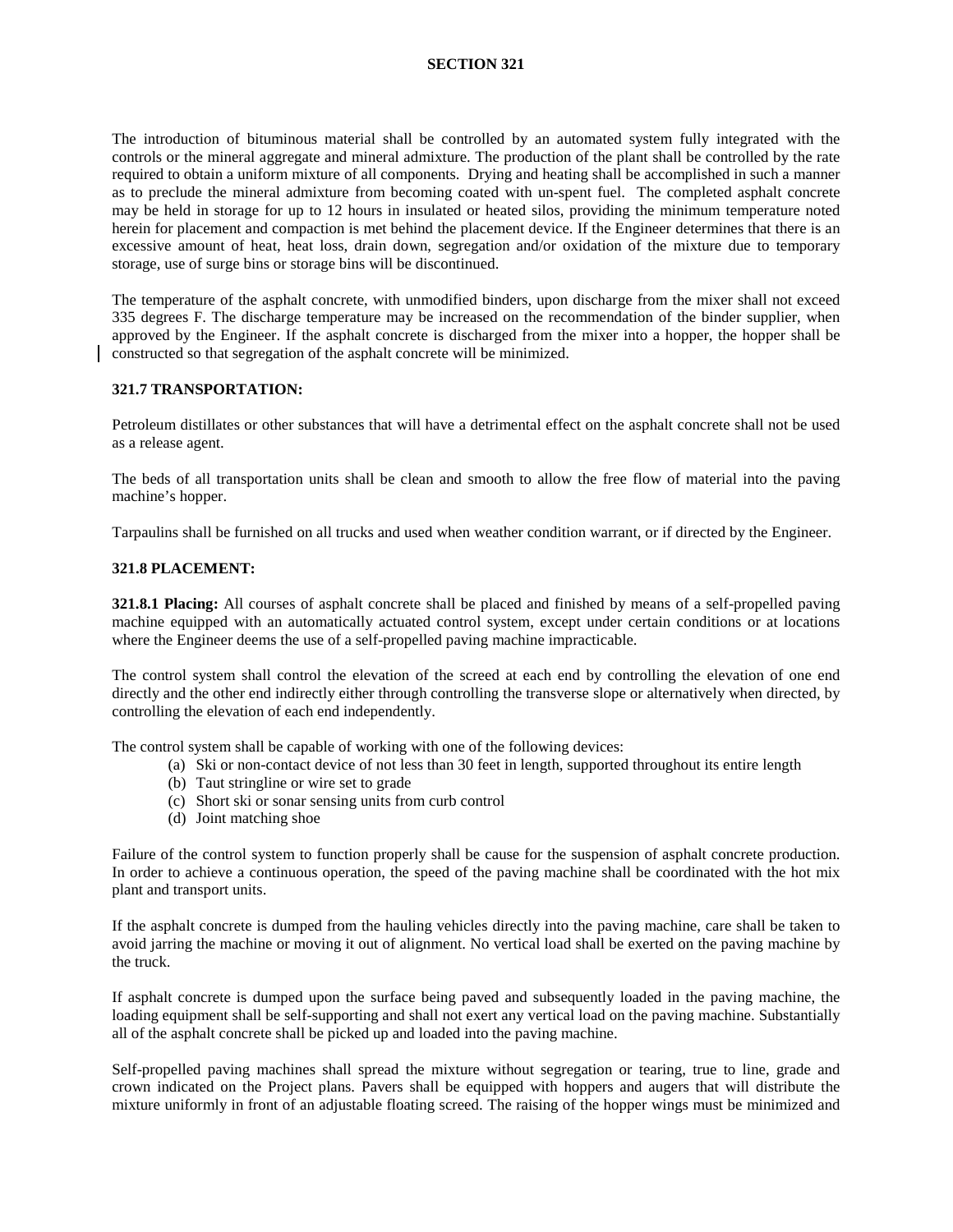the paving machine will not be operated when in an empty condition.

Screeds shall include any strike-off device operated by tamping or vibrating action which is effective, without tearing, shoving or gouging the mixture and which produces a course with a uniform texture and density for the full width being paved. Screeds shall be adjustable as to height and crown and shall be equipped with a controlled heating device for use when required. In the case of the screed, auger extensions and vibrators shall be installed wherever the screed is extended more than one (1) foot beyond the end of the base auger or auger extension. However, when placing material against an extremely uneven curb or edge over a short distance, the Engineer may waive the auger extensions and vibrators.

At any place not accessible to the roller, the mixture shall be thoroughly compacted with tampers to provide a uniform and smooth layer over the entire area compacted in this manner.

**321.8.2 Joints:** Transverse joints, before a surface course is placed in contact with a cold transverse construction joint, the cold existing asphalt concrete shall be trimmed to a vertical face for its full depth and exposing a fresh face. After placement and finishing the new asphalt concrete, both sides of the joint shall be dense and the joint shall be smooth and tight. The surface in the area of the joint shall not deviate more than 1/4 inch from a 12-foot straightedge, when tested with the straightedge placed across the joint, parallel to the centerline. Longitudinal Joints of each course shall be staggered a minimum of 6 inches with relation to the longitudinal joint of the immediate underlying course cold transverse construction joint, the cold existing asphalt concrete shall be trimmed to a vertical face for its full depth and exposing a fresh face. The fresh face shall be tacked prior to placement of the adjacent course. After placement and finishing the new asphalt concrete, both sides of the joint shall be dense and the joint shall be smooth and tight. The surface in the area of the joint shall not deviate more than ¼ inch from a 12-foot straightedge, when tested with the straightedge placed across the joint, parallel to the centerline. The joint will be tack coated if required by the Engineer.

**321.8.3 Asphalt Leveling Course:** A leveling course shall be used when specified, or as directed in writing by the Engineer, to bring existing pavement to a uniform grade prior to placing an overlay or other course. If a leveling course is being applied on an Asphalt surface, a tack coat shall be applied. The compaction requirements contained in Section [321.10](#page-7-0) do not apply to leveling courses.

<span id="page-4-0"></span>**321.8.4 Compaction; Asphalt Base Course and Surface Course:** It is the contractor's responsibility to perform any desired Quality Control monitoring and/or testing during compaction operations to achieve the required compaction. The temperature of the asphalt concrete immediately behind the laydown machine shall meet the minimum requirements of Table [321-2,](#page-2-0) unless WMA technology is being used. If WMA technology is being used then the minimum requirements will be stated within the mix design recommended by the WMA manufacturer. A probe type electronic thermometer with a current calibration sticker attached will be used to measure the temperature of the asphalt concrete mixture. When measuring the temperature of the mat, the probe shall be inserted at mid-depth and as horizontal as possible to the mat.

| <b>TABLE 321-2</b>                             |     |     |     |                        |     |               |
|------------------------------------------------|-----|-----|-----|------------------------|-----|---------------|
| MINIMUM ASPHALT CONCRETE PLACEMENT TEMPERATURE |     |     |     |                        |     |               |
| Base $^{(1)}$ Temp $(^{\circ}F)$               |     |     |     | Mat Thickness (inches) |     |               |
|                                                | 1/2 | 3/4 |     | 11/2                   |     | 3 and greater |
| $40 - 50$                                      | --- | --- | 310 | 300                    | 285 | 275           |
| $50 - 60$                                      | --- | 310 | 300 | 295                    | 280 | 270           |
| $60 - 70$                                      | 310 | 300 | 290 | 285                    | 275 | 265           |
| $70 - 80$                                      | 300 | 290 | 285 | 280                    | 270 | 265           |
| $80 - 90$                                      | 290 | 280 | 270 | 270                    | 265 | 260           |
| $+90$                                          | 280 | 275 | 265 | 265                    | 260 | 255           |

(1) Base on which mix is to be placed

Asphalt compaction equipment shall be of sufficient size and weight to accomplish the required compaction. All compaction equipment shall be operated and maintained in accordance with the manufacturer's recommendations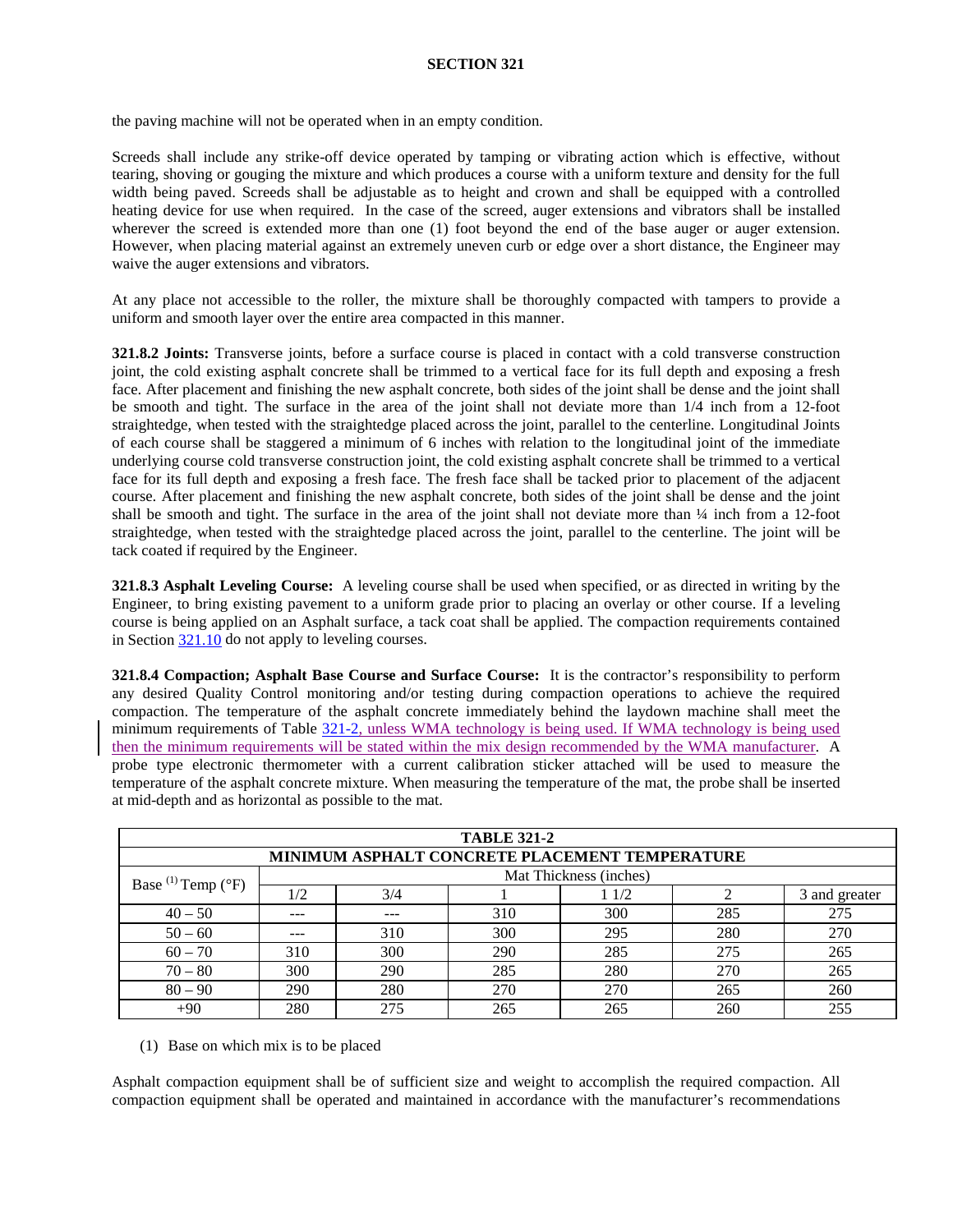and the project requirements. During the rolling operation, the speed of the roller shall not exceed 3 miles per hour, unless otherwise approved by the Engineer.

Pneumatic tired compactors shall be equipped with skirt-type devices mounted around the tires so that the temperature of the tires will be maintained during the compaction process.

The Engineer will determine the acceptability of the pavement compaction in accordance with Section [321.10.](#page-7-0)

<span id="page-5-0"></span>**321.8.5 Smoothness:** The completed surfacing shall be thoroughly compacted, smooth and true to grade and crosssection and free from ruts, humps, depressions or irregularities. An acceptable surface shall not vary more than onefourth (¼) inch from the lower edge of a 12-foot straightedge when the straightedge is placed parallel to the centerline of the roadway.

**321.8.6 Asphalt Concrete Overlay:** Asphalt concrete overlay consists of the placing and compacting plant mix asphalt concrete over existing pavement. The mix design and thickness of the overlay shall be as shown on the plans or as specified in the special provisions.

Except when the existing asphalt surface is to be preheated and remixed, pavement surfaces shall be prepared as follows:

(a) Areas designated for pavement repair by the contract documents (which may include severely raveled areas, severely cracked areas, over-asphalted areas, and other defects) shall be cut out and replaced. Pavement repairs shall be completed and approved before placing asphalt concrete overlay.

(b) Before placing asphalt concrete overlay, milling shall be done as shown on the plans or specified in the special provisions and shall be in accordance with Section 317.

(c) After pavement repairs and milling have been completed the entire surface shall be cleaned with a power broom.

(d) After surfaces have been prepared to the satisfaction of the Engineer, they shall receive a tack coat per Section [321.4.](#page-1-0) Traffic will not be permitted to travel over surfaces which have received a tack coat, except when tack coat is applied to milled surfaces in compliance with Section 317.2 for dust control purposes. When the overlay is to extend onto a concrete gutter, the gutter shall be thoroughly cleaned of loose dust and cement particles and shall be tack coated.

Asphalt concrete overlay shall be placed as specified in Section [321.8.1](#page-3-0) and compacted as specified in Section [321.8.4.](#page-4-0) The surface smoothness shall meet the tolerances specified in Section [321.8.5.](#page-5-0)

Frames and covers of manholes, survey monuments, valve boxes, clean-outs and other existing structures shall be adjusted in accordance with Section 345 to set flush with the finished surface of the new pavement. During adjustment if pavement or base materials are removed or disturbed, they shall be replaced with approved materials installed in a manner acceptable to the Engineer.

On roads without curb and gutter, the existing unpaved shoulder elevation shall be adjusted by the Contractor to match the elevation at the edge of the new overlay and slope away from the new pavement surface at a rate that the existing quantity of shoulder material will allow. Shoulder material shall be compacted to a minimum of 95% of maximum density, determined in accordance with Section 301.3. Shoulder adjustment to match the new pavement surface elevation shall not be measured. The cost of shoulder adjustment shall be included in the price paid for the asphalt concrete overlay or other related pay items. When the Engineer determines an insufficient amount of material is available for shoulder adjustment, the Engineer may require the Contractor to provide additional material. Acceptable material for shoulders includes the existing shoulder material, millings, untreated base materials, or a granular material approved by the Engineer. Engineer requested imported material for shoulder adjustment is not included in the price paid for the asphalt concrete overlay.

**321.8.7 Pavement Fabric Interlayer:** Pavement fabric interlayer shall be used only when specified on the plans or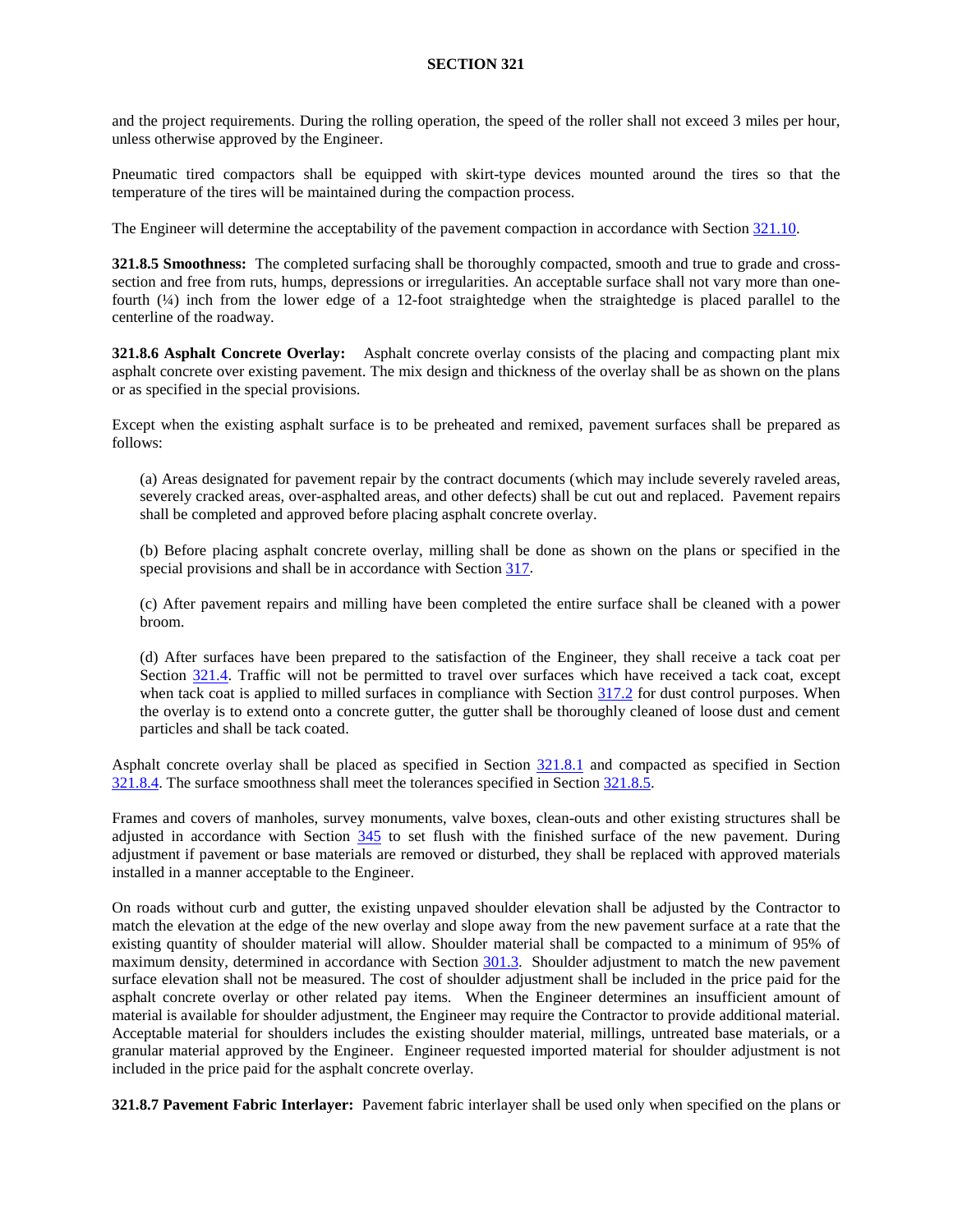in the specifications.

Pavement fabric interlayer shall be in accordance with Table 796-1 and be the class designated on the plans or in the specifications.

Asphalt binder coat used to bond the fabric to the pavement shall be paving asphalt PG 70-10 asphalt cement conforming to the requirements of Section  $711$ . The application and distributing equipment for the asphalt binder shall conform to the requirements of Section 330. The asphalt binder coat shall be uniformly spray applied to the prepared pavement surface at the rate of 0.20 gallons per square yard for Class B fabric or at the rate of 0.25 gallons per square yard for Class A fabric. Some underlying surfaces may require a higher or lower application rate. A test strip may be necessary to determine the proper application rate. The width of liquid asphalt cement application shall be the fabric width, plus six inches.

<span id="page-6-0"></span>Neither the asphalt binder coat or fabric interlayer shall be placed when weather conditions, in the opinion of the Engineer, are not suitable. The asphalt binder and fabric interlayer shall only be placed when the pavement is dry, the ambient air temperature is 50 degrees F and rising, and pavement temperature is 40 degrees F and rising.

Equipment for placing the fabric shall be mechanized and capable of handling full rolls of fabric. The equipment shall be able to lay the fabric smoothly to maximize pavement contact and remove air bubbles. Stiff bristle brooms shall be used to smooth the fabric. The equipment used to place the fabric shall be in good working order and is subject to approval by the Engineer.

Pavement fabric interlayer shall not be placed if the in-place binder is hotter than 325 degrees F or has cooled to 180 degrees F or below (as determined by non-contact thermometer).

Pavement fabric interlayer shall be placed onto the asphaltic binder with the heat bonded side up with a minimum amount of wrinkling or folding. Remaining wrinkles or folds 1-inch and larger shall be removed or slit and shinglelapped in the direction of paving. Burning or torching of wrinkles is not allowed. Fabric shall overlap three to six inches to insure full closure of the joint. Transverse joints shall be shingle-lapped in the direction of paving to prevent edge pickup by the paver. A second application of hand-placed asphalt binder may be required at laps and repairs as determined by the Engineer to ensure proper binding of the narrow double fabric layer.

All areas where fabric has been placed shall be paved with asphaltic concrete during the same workshift. Placement of the asphaltic concrete shall closely follow fabric lay down. The temperature of the asphaltic concrete immediately behind the laydown machine shall not exceed 325 degrees F, unless modified by the WMA technology is being used. If WMA technology is being used then the minimum requirements will be stated within the mix design recommended by the WMA manufacturer. In the event that the asphalt binder coat bleeds through the fabric causing construction problems before the overlay is placed, the affected areas shall be sanded with a sand blotter in compliance with Section 333. Excess sand shall be removed before beginning the paving operation. In the event of rainfall prior to the placement of the asphaltic concrete, the fabric shall be allowed to dry before the asphalt concrete is placed.

Turning of the paving machine or of other vehicles on the fabric shall be gradual and kept to a minimum to avoid damage to the fabric. Should equipment tires stick to the fabric during pavement operations, small quantities of paving asphalt concrete shall be broadcast on the fabric to prevent pick-up. Decrease of binder rate in order to minimize pick-up on tires is not allowed.

**321.8.8 Thickened Edge:** When the depth of the thickened edge extends four inches or more below the bottom of the asphalt pavement, the portion of the thickened edge extending below the asphalt pavement shall be placed and compacted prior to placement of the asphalt pavement. Placement of tack coat on the surface of the compacted thickened edge asphalt may be omitted when additional asphalt pavement is placed on the same day and the Engineer agrees that the surface of the thickened edge asphalt has remained clean.

When the depth of the thickened edge extends less than four inches below the bottom of the asphalt pavement, the portion below the asphalt pavement may be placed and compacted with the asphalt pavement in a single operation.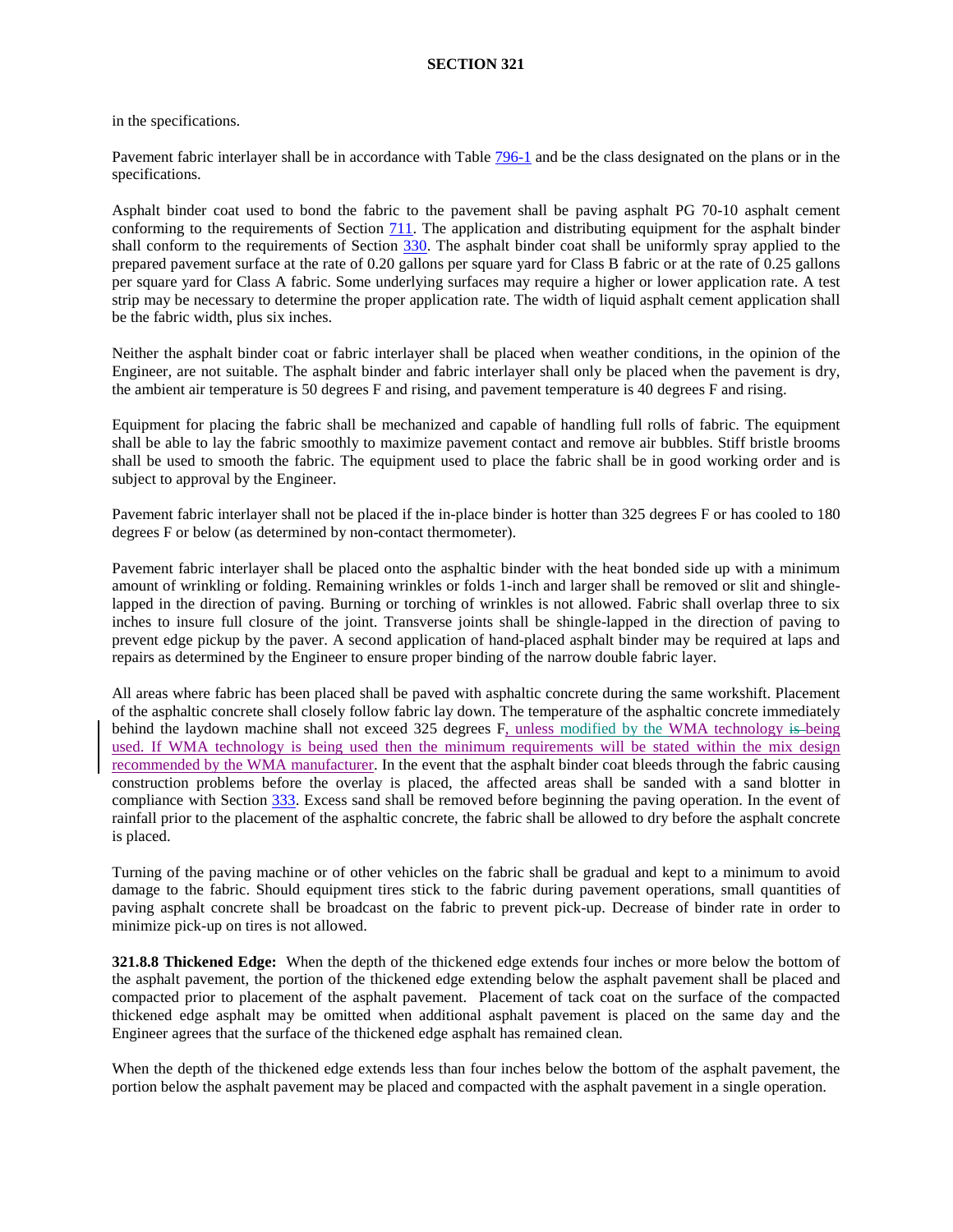**321.8.9 Safety Edge:** The finished safety edge slope shall be planar forming a 30°  $\pm$  5° angle with the adjacent roadway surface and extend a minimum of five inches (5") below the roadway pavement's finished surface.

The safety edge shall be constructed with the top or final paving lift of a new pavement or overlay using a device that is mounted to or is a part of the screed portion of the laydown machine. The safety edge device shall be capable of constraining the asphalt concrete material to increase density of the extruded profile by reducing the volume. A conventional single strike-off plate is not acceptable. Compaction obtained from the extruded safety edge shall be acceptable when the extruded shape conforms to the specified shape.

During laydown operations if the extruded safety edge does not conform to the specified shape, the Contractor shall take immediate actions to correct the deficiency and to repair all non-compliant sections of safety edge. The Contractor shall stop paving operations until corrections to the laydown operation have been made and resumption of paving is approved by the Engineer or his designated representative.

## <span id="page-7-1"></span>**321.9 QUALITY CONTROL:**

It is the contractor's responsibility to perform Quality Control monitoring and/or testing during asphalt concrete production to achieve the required compaction and to perform Quality Control monitoring and/or testing during asphalt concrete production to achieve the required mix properties. The Engineer may obtain samples of any portion of any material at any point of the operations for his own use. Also, the Engineer may order the use of any drying, proportioning and mixing equipment or the handling of any material discontinued which, in his/her opinion, fails to produce a satisfactory mixture.

The asphalt concrete produced shall conform to the requirements of the production tolerances established in section [321.10.](#page-7-0) When the asphalt concrete does not conform to the production tolerances, it shall be reported to the Engineer, and corrective quality control measures shall be implemented, or production shall cease immediately at no additional cost to the contracting Agency or Engineer.

#### <span id="page-7-0"></span>**321.10 ACCEPTANCE:**

<span id="page-7-2"></span>**321.10.1 Acceptance Criteria:** Unless otherwise specified, asphalt concrete will be divided into lots for the purpose of acceptance. A lot shall be considered to be one day's production. When the quantity of asphalt concrete placed in a day exceeds 500 tons but is less than 2000 tons, the lot shall be divided into 500 ton sublots or fraction thereof. Where the quantity of asphalt concrete placed in a day exceeds 2000 tons, the day's production will be divided into four (4) approximately equal sublots. A minimum of one sample will be obtained from each lot. Tests used to determine acceptance will be performed by the Engineer or a laboratory employed by the Engineer. In either case the laboratory shall be accredited by the AASHTO Accreditation Program (AAP), for the tests being performed. The acceptance laboratory will take representative samples of the asphalt concrete from each sublot to allow for gradation, binder content, air voids, pavement thickness and compaction of base and surface course. Each sublot will be accepted based upon the test data from the sample(s) from that sublot. All acceptance samples shall be taken using random locations or times designated by the Engineer in accordance with ASTM D3665.

**321.10.2 Gradation, Binder Content and Air Voids:** The acceptance laboratory will take a sample of the asphalt concrete in accordance with the requirements of Section 2 or 4 of Arizona Test Methods 104 or AASHTO T-168 from each sublot. The minimum weight of the sample shall be 45 pounds. Asphalt binder content and gradation shall be determined in accordance with AASHTO T-308 using the ignition furnace for each sublot. The acceptance laboratory is responsible for obtaining the necessary materials and performing an ignition furnace calibration as outlined in AASHTO T-308 for each asphalt concrete mixture utilized on the project. The correction factor used for each test shall be clearly indicated on the report. The bulk density for Marshall Mix designs shall be tested in accordance with AASHTO T-245. The bulk density for Gyratory mix designs shall be determined in accordance with AASHTO T-312. The maximum theoretical density shall be determined in accordance with the requirements of AASHTO T-209 including fan drying per AASHTO T209 Section 15. Effective voids of the laboratory compacted specimens will be determined at a minimum of once per lot in accordance with the requirements of AASHTO T-269. Should the testing for effective air voids not meet the "Full Payment" or "No Corrective Action" requirements of Table [321-5,](#page-6-0) additional testing for laboratory air voids on the remaining sublots will be performed as necessary to determine the extent of the deficiency. Acceptance testing results will be furnished to the contractor and the supplier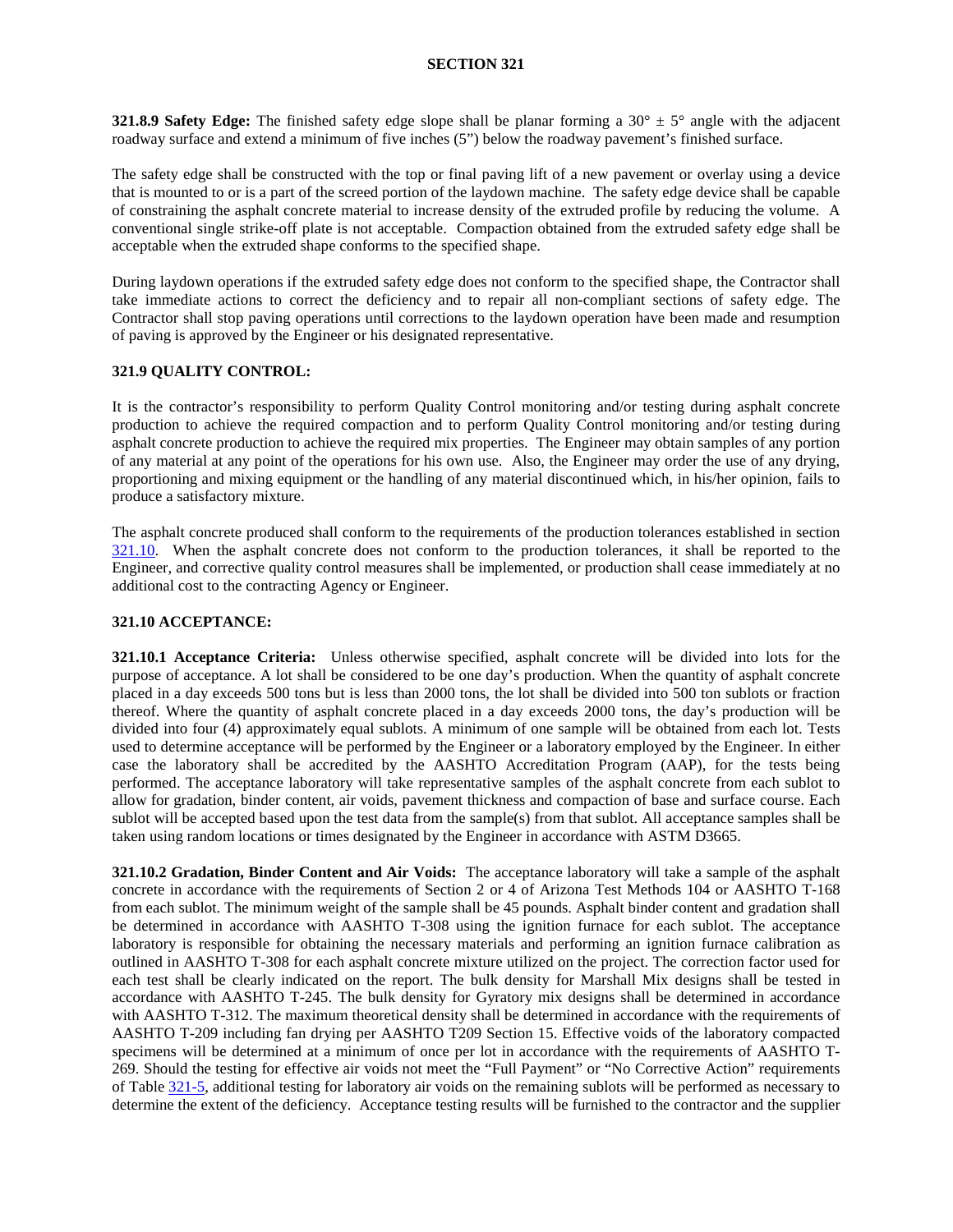within five working days of receipt of samples by the acceptance laboratory.

During production, the allowable deviations from the mix design gradation targets are listed in the tables below. The allowable production tolerances may fall outside of the mix design gradation bands.

<span id="page-8-0"></span>

| <b>TABLE 321-3A</b> |                |                |                                                       |           |
|---------------------|----------------|----------------|-------------------------------------------------------|-----------|
|                     |                |                | <b>GRADATION ACCEPTANCE LIMITS FOR MARSHALL MIXES</b> |           |
| Sieve Size          | $3/8$ inch Mix | $1/2$ inch Mix | $3/4$ inch Mix                                        | Base Mix  |
| 1 inch              | ---            | ---            | ---                                                   | $\pm 7\%$ |
| $3/4$ inch          | ---            | $- - -$        | $+7%$                                                 | $\pm 6\%$ |
| $1/2$ inch          | ---            | $\pm 7\%$      | ---                                                   | ---       |
| $3/8$ inch          | $+7%$          | $\pm 6\%$      | $\pm 6\%$                                             | $\pm 6\%$ |
| No. 8               | $\pm 6\%$      | $\pm 6\%$      | $\pm 6\%$                                             | $\pm 6\%$ |
| No. 40              | $\pm 4\%$      | $\pm 4\%$      | $\pm 4\%$                                             | $\pm 4\%$ |
| No. 200             | $\pm 2\%$      | $+2\%$         | $\pm 2\%$                                             | $+2\%$    |

<span id="page-8-1"></span>

| <b>TABLE 321-3B</b> |                |                                                       |                |
|---------------------|----------------|-------------------------------------------------------|----------------|
|                     |                | <b>GRADATION ACCEPTANCE LIMITS FOR GYRATORY MIXES</b> |                |
| Sieve Size          | $3/8$ inch Mix | $1/2$ inch Mix                                        | $3/4$ inch Mix |
| $3/4$ inch          | $- - -$        | $- - -$                                               | $\pm 7\%$      |
| $1/2$ inch          | $---$          | $\pm 7\%$                                             | $\pm 6\%$      |
| $3/8$ inch          | $\pm 7\%$      | $\pm 6\%$                                             |                |
| No. 8               | $\pm 6\%$      | $\pm 6\%$                                             | $\pm 6\%$      |
| No. 40              | $\pm 4\%$      | $\pm 4\%$                                             | $\pm 4\%$      |
| No. 200             | $\pm 2\%$      | $+2\%$                                                | $\pm 2\%$      |

If the results from a single acceptance sample fall outside of the acceptance limits in Table [321-3A](#page-8-0) or [321-3B](#page-8-1) as applicable, a second sample shall be taken and if the second acceptance sample is also outside of the acceptance limits the Contractor shall cease production of asphalt concrete. Production shall not begin again until calibration test results verify that adjustments made to materials or proportions yield a gradation that falls within acceptance limits in Table [321-3A](#page-8-0) o[r 321-3B](#page-8-1) as applicable.

If the asphalt binder content is within  $\pm 0.40\%$  of the mix design target value, the asphalt concrete will be paid for at the contract unit price. If the asphalt binder content deviates by more than  $\pm$  0.40% from the mix design target value, the deficient area will be evaluated within the sublot by coring at maximum intervals of 100 feet from the deficient sample. The asphalt content of the original deficient sample will be averaged with the asphalt binder content of the cores taken for re-evaluation to determine compliance with the acceptance requirements. If the resulting average of the asphalt binder content deviates by more than  $\pm$  0.40% from the mix design target value, then Table [321-4](#page-1-0) shall apply to the sublot. Additional cores may be required to define the limits of the deficient area, and shall not be used for re-evaluating acceptance.

| <b>TABLE 321-4</b>             |                                                                                                              |                                                                                      |  |
|--------------------------------|--------------------------------------------------------------------------------------------------------------|--------------------------------------------------------------------------------------|--|
|                                | ASPHALT BINDER CONTENT ACCEPTANCE AND PENALTIES                                                              |                                                                                      |  |
| Deviation from that permitted  | When the contracting agency is the<br>owner:<br><b>Payment Reduction</b><br>(\$ per ton of asphalt concrete) | When the contracting agency is not<br>the owner (i.e. permits):<br>Corrective Action |  |
| Over 0.2% above that permitted | Removal* or EA                                                                                               | Removal* or EA                                                                       |  |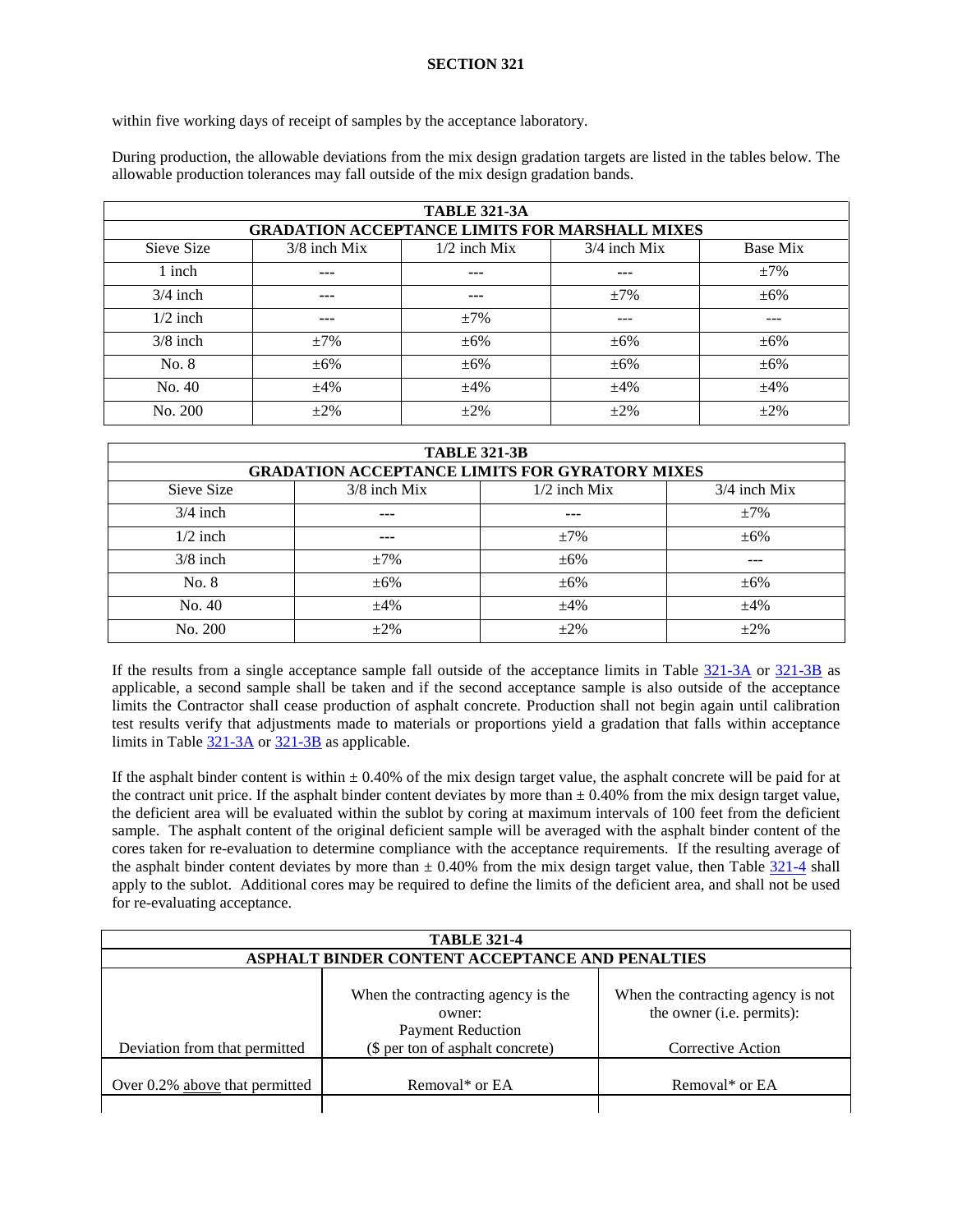| Over $0.1\%$ to $0.2\%$ above that<br>permitted | \$6.00              | EA                   |
|-------------------------------------------------|---------------------|----------------------|
| Over $0.0\%$ to $0.1\%$ above that<br>permitted | \$2.00              | EA                   |
| Within permitted range                          | <b>Full Payment</b> | No Corrective Action |
| Over 0.0% to 0.1% below that<br>permitted       | \$2.00              | EA                   |
| Over $0.1\%$ to $0.2\%$ below that<br>permitted | \$6.00              | EA                   |
| Over 0.2% below that permitted                  | Removal* or EA      | Removal* or EA       |

NOTES: \*The Contractor shall remove and replace the entire sublot that is deficient.

EA = Engineering Analysis per Section 321.10.6

If the laboratory air voids fall within a range of 2.8% to 6.2%, the asphalt concrete will be paid for at the contract unit price. If the laboratory air voids are outside of this range, the deficient area will be evaluated within the sublot by coring at maximum intervals of 100 feet from the deficient sample. The laboratory air voids of the original deficient sample will be averaged with the laboratory air voids obtained from each of the cores taken for reevaluation to determine compliance with the acceptance requirements. If the resulting average of the laboratory air voids is outside the indicated range, then Table [321-5](#page-6-0) shall apply to the sublot. Additional cores may be required to define the limits of the deficient area, and shall not be used for re-evaluating acceptance.

| <b>TABLE 321-5</b>                               |                                    |                                        |  |
|--------------------------------------------------|------------------------------------|----------------------------------------|--|
| <b>LABORATORY VOIDS ACCEPTANCE AND PENALTIES</b> |                                    |                                        |  |
|                                                  | When the contracting agency is the | When the contracting agency is not the |  |
|                                                  | owner:                             | owner (i.e. permits):                  |  |
| Laboratory Air Voids (Measured                   | <b>Payment Reduction</b>           |                                        |  |
| at $N_{des}$ or 75 blows as applicable)          | (\$ per ton of asphalt concrete)   | Corrective Action                      |  |
|                                                  |                                    |                                        |  |
| Less than $1.5\%$                                | Removal* or EA                     | Removal* or EA                         |  |
|                                                  |                                    |                                        |  |
| $1.5 - 2.0\%$                                    | \$5.00                             | EA                                     |  |
|                                                  |                                    |                                        |  |
| $2.1 - 2.7\%$                                    | \$2.00                             | EA                                     |  |
|                                                  |                                    |                                        |  |
| $2.8 - 6.2\%$                                    | <b>Full Payment</b>                | No Corrective Action                   |  |
|                                                  |                                    |                                        |  |
| $6.3 - 6.9\%$                                    | \$2.00                             | EA                                     |  |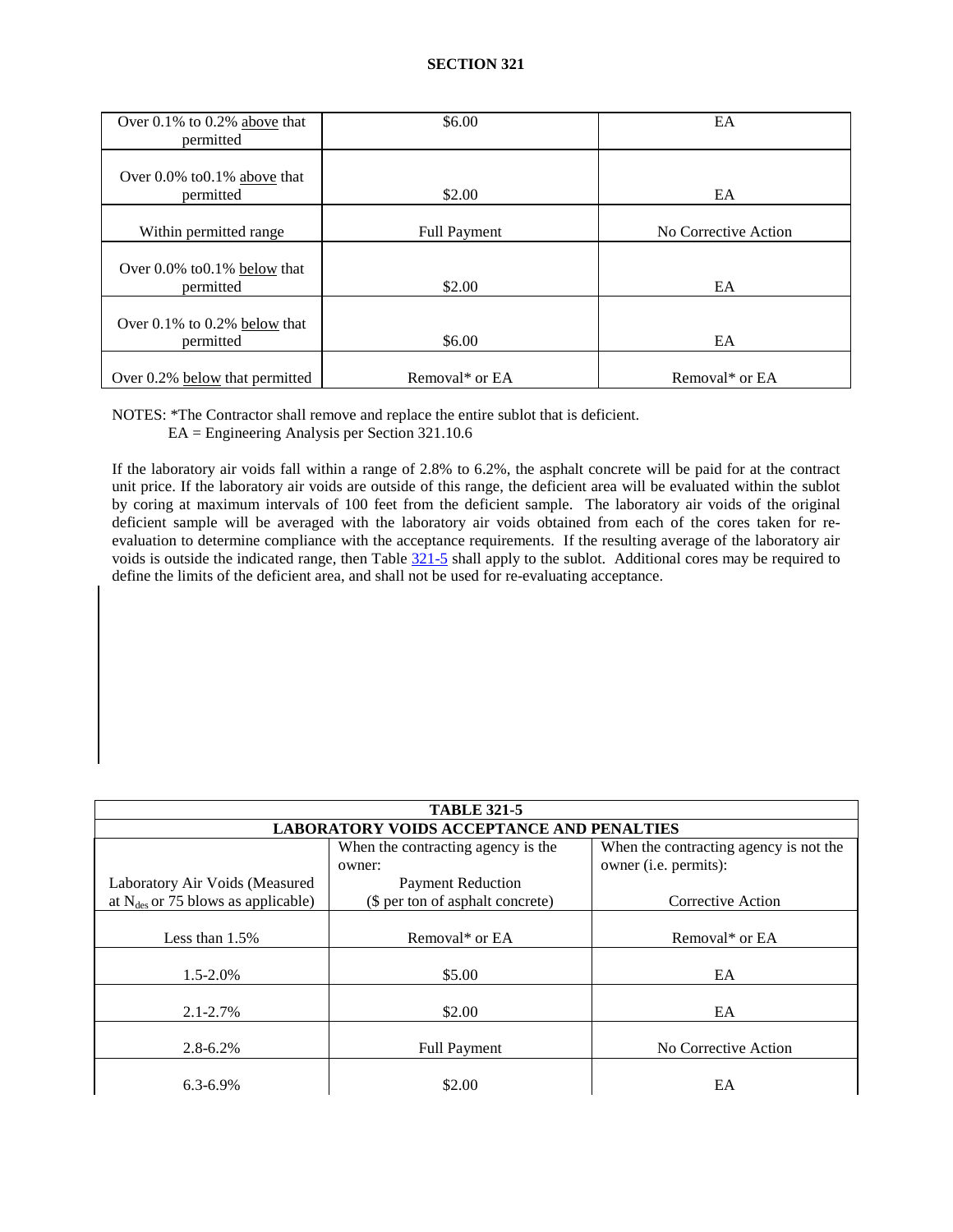| 7.0-8.0%          | \$5.00         | EΑ             |
|-------------------|----------------|----------------|
| Greater than 8.0% | Removal* or EA | Removal* or EA |

NOTES: \*The Contractor shall remove and replace the entire sublot that is deficient

EA = Engineering Analysis per Sectio[n 321.10.6](#page-12-0)

Removal for In-place Air Voids Greater than 11.0% is not eligible for Section [321.10.6.](#page-12-0)

If an agency or Engineer is purchasing asphalt concrete directly from a commercial material supplier, the agency or Engineer will use Section [321.10,](#page-7-0) and specifically Tables [321-3A](#page-8-0) or [321-3B](#page-8-1) as applicable, [321-4](#page-1-0) and [321-5](#page-6-0) from Section [321.10,](#page-7-0) when determining the acceptance of the asphalt concrete with the material supplier.

**321.10.3 Surface Testing:** If directed by the Engineer surface drainage test shall be performed. The completed surfacing shall be thoroughly compacted, smooth and true to grade and cross-section and free from ruts, humps, depressions or irregularities. An acceptable surface shall not vary more than 1/4 inch from the lower edge of a 12 foot straightedge when the straightedge is placed parallel to the centerline of the roadway. The straightedge shall be furnished by the contractor and shall be acceptable to the Engineer.

All streets shall be water tested for drainage in the presence of the Engineer or designated representative before final acceptance. Any areas not draining properly shall be corrected to the Engineer's satisfaction at the Contractor's expense. Water for this testing shall be provided and paid for by the Contractor.

When deviations in excess of the above tolerance are found, humps or depressions shall be corrected to meet the specified tolerance, or shall be cut out along neat straight lines and replaced with fresh hot mixture and thoroughly compacted to conform with and bond to the surrounding area. Materials and work necessary to correct such deviations shall be at no additional cost to the Contracting Agency.

**321.10.4 Asphalt Pavement Thickness:** Asphalt Pavement thickness will be determined from cores secured from each sublot for this purpose. Such cores will be taken and measured by the Asphalt Concrete Coring Method. This method can be found at in Section [321.14.](#page-14-0) Each core location will be patched by the party responsible for the testing.

If the pavement thickness is deficient from the target thickness by 0.25 inches or less, it will be paid for at the contract unit price. If the pavement thickness deficiency is greater than 0.25 inches and the contracting agency is not the owner (i.e. permits) the following steps will apply:

(1) If the thickness deficiency of the pavement exceeds 0.25 inch, the limits of the deficient area will be evaluated by coring at maximum intervals of 100 feet from the deficient core. The thicknesses of the original deficient core will be averaged with the thicknesses of the cores taken from 100 feet on each side of it to determine compliance with the acceptance requirements**.** If the resulting average thickness deficiency is greater than 0.25 inch, additional cores may be required to define the limits of the deficient area, and shall not be used for re-evaluating acceptance.

(2) If the pavement thickness from step one above deviates from the target thickness by more than 0.25 inch but not more than 0.50 inch, corrective action will be required. This corrective action will consist of application of a Type II slurry seal coat in accordance to Section 715. The Contractor may present an engineering analysis outlining other proposed remedial measures for the consideration of the Engineer. The Engineer will review the engineering analysis and decide within 30 working days whether to accept the proposed remedial measures.

(3) If the pavement thickness from step one above deviates from the target thickness by more than 0.50 inch, corrective action will be required. The deficient area will be overlaid with no less than 1 inch thick lift, for the full width of the pavement to meet or exceed the designed thickness, with the appropriate end and edge milling, with a mixture approved by the Engineer. The Contractor may present an engineering analysis outlining other proposed remedial measures for the Engineer's consideration. The Engineer will review the engineering analysis and decide within 10 working days whether to accept the proposed remedial measures. If the Engineer chooses to reject the engineering analysis, the indicated overlay will be constructed by the Contractor at no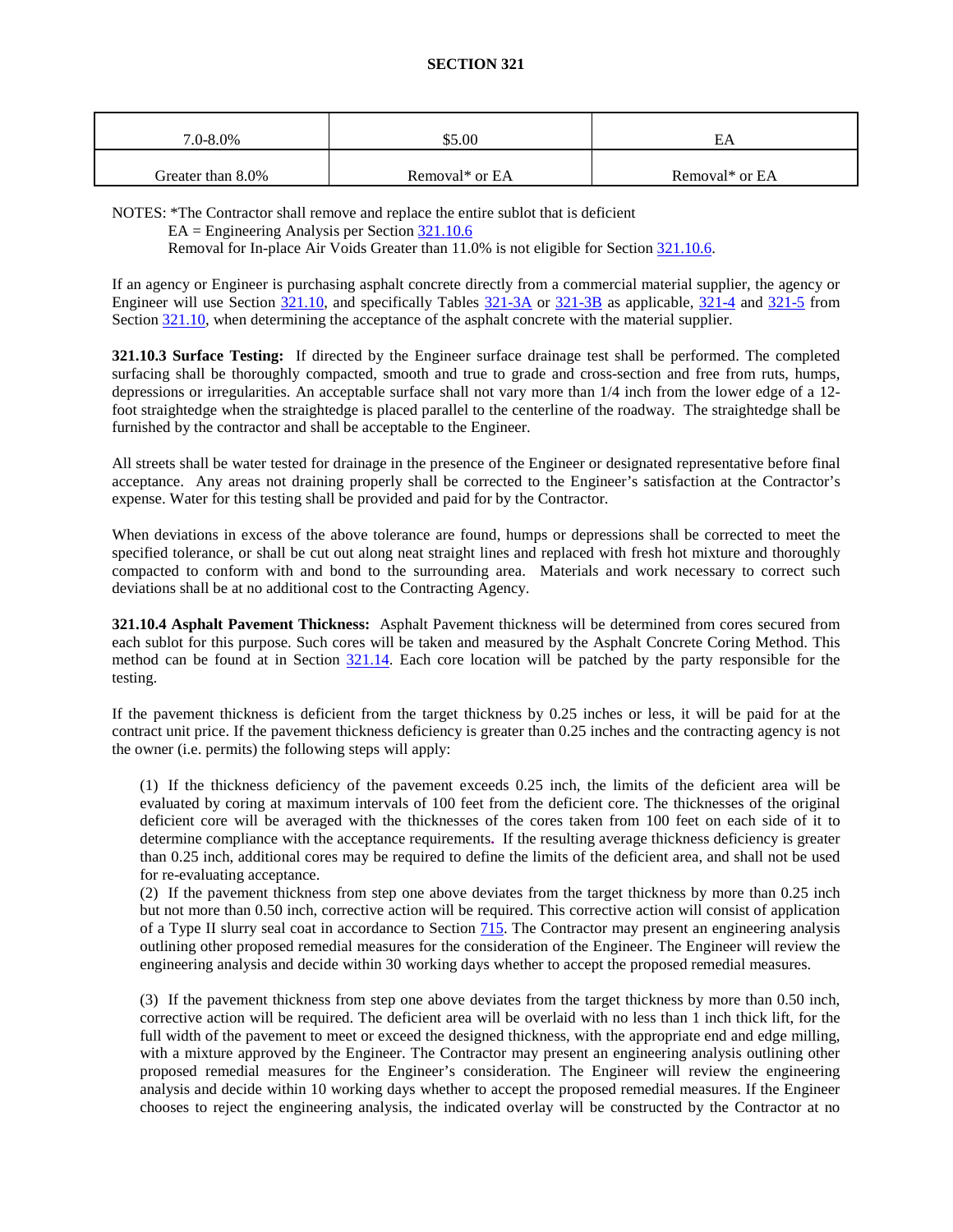## additional cost to the Owner.

If the pavement thickness deficiency is greater than 0.25 inches and the contracting agency is the owner, Tabl[e 321-](#page-7-1) [6](#page-7-1) will apply.

| <b>TABLE 321-6</b>                                                          |                                                  |  |  |
|-----------------------------------------------------------------------------|--------------------------------------------------|--|--|
| <b>ASPHALT PAVEMENT THICKNESS PAYMENT REDUCTION</b>                         |                                                  |  |  |
| For Thickness Deficiency of More Than 0.25 inches and less than 0.50 inches |                                                  |  |  |
| <b>Specified Pavement Thickness</b>                                         | <b>Reduction in Payment or Corrective Action</b> |  |  |
|                                                                             |                                                  |  |  |
| Less than 1.5 inches                                                        | 50%                                              |  |  |
| 1.50 inches to 1.99 inches                                                  | 33%                                              |  |  |
|                                                                             |                                                  |  |  |
| 2.00 inches to 2.49 inches                                                  | 25%                                              |  |  |
| 2.50 inches to 2.99 inches                                                  | 20%                                              |  |  |
| 3.00 inches and over                                                        | 17%                                              |  |  |

#### **321.10.5 Density:**

## **321.10.5.1 Pavement 1-1/2 Inches or Less in Nominal Thickness:**

Compaction shall consist of a "Rolling Method Procedure" using an established sequence of coverage with specified types of compactors. A pass shall be defined as one movement of a compactor in either direction. Coverage shall be the number of passes as are necessary to cover the entire width being paved.

The rolling sequence, the type of compactor to be used, and the number of coverages required shall be as shown in Table [321-7.](#page-11-0)

<span id="page-11-0"></span>

| <b>TABLE 321-7</b>                                                 |                                                                                         |                          |         |                         |
|--------------------------------------------------------------------|-----------------------------------------------------------------------------------------|--------------------------|---------|-------------------------|
|                                                                    | ROLLING SEQUENCE FOR LIFT THICKNESS 1½" OR LESS                                         |                          |         |                         |
| <b>Rolling</b>                                                     |                                                                                         | <b>Type of Compactor</b> |         | <b>No. of Coverages</b> |
| <b>Sequence</b>                                                    | <b>Option No. 2</b><br><b>Option No. 1</b><br><b>Option No. 2</b><br><b>Option No.1</b> |                          |         |                         |
| Initial                                                            | <b>Static Steel</b>                                                                     | Vibrating Steel          |         |                         |
| Intermediate                                                       | <b>Pneumatic Tired</b>                                                                  | <b>Vibrating Steel</b>   |         | $2 - 4*$                |
| Finish                                                             | <b>Static Steel</b>                                                                     | <b>Static Steel</b>      | $1 - 3$ | $1 - 3$                 |
| * Based on the roller pattern which exhibits the best performance. |                                                                                         |                          |         |                         |

The Contractor shall select the option for compaction and, when pneumatic-tired compactors are used will designate the tire pressure. Steel wheel compactors shall not be used in the vibratory mode for courses of one inch or less in thickness nor when the temperature of the asphaltic concrete falls below 180 degree F. Initial and intermediate compaction shall be accomplished before the temperature of the asphaltic concrete falls below 200 degree F.

Compaction will be deemed to be acceptable on the condition that the asphaltic concrete is compacted using the type of compactors specified, ballasted and operated as specified, and with the number of coverages of the compactors as specified.

#### **321.10.5.2 Pavement Greater than 1-1/2 Inches in Nominal Thickness:**

Achieving the required compaction is the responsibility of the contractor. The number and types of rollers is the contractor's responsibility and shall be sufficient to meet these requirements.

In-place air voids shall be determined in accordance with AASHTO T-269 utilizing cores taken from the finished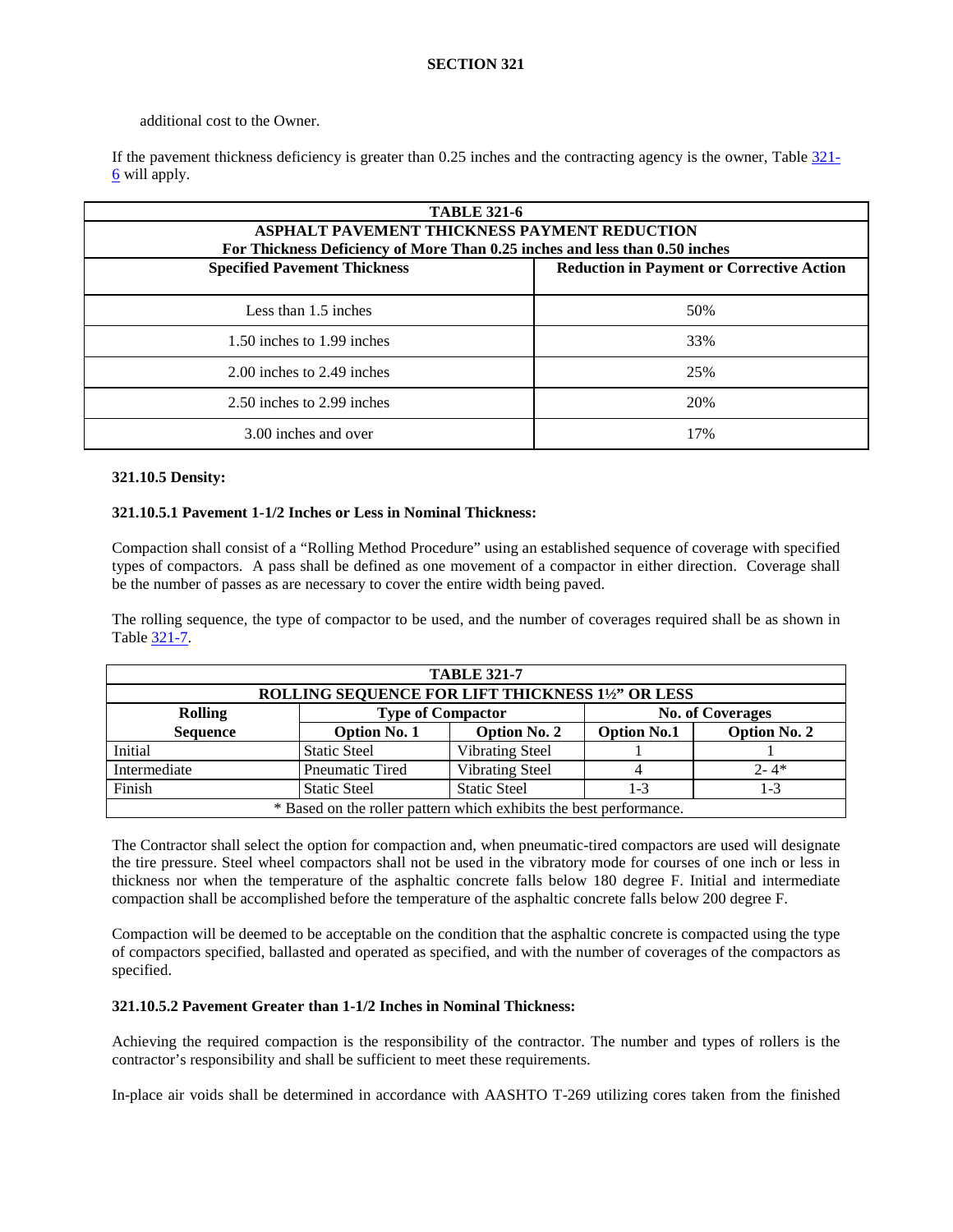pavement. The maximum theoretical density used in the determination of in-place air voids will be the average value from the acceptance samples determined for the Lot as outlined in [321.10.1.](#page-7-2)

The Engineer will designate one random test location for each sublot and the acceptance laboratory will obtain one core from that location. Regardless of sublot quantities or boundaries, a minimum of one core will be obtained per residential street and a minimum of one core per travel lane for collector and arterial streets. The outside one foot of each pass of the pavement course or any unconfined edge will be excluded from testing. The Engineer may exclude areas from the compaction lot that are not accessible by normal compaction equipment.

The Contractor will provide the traffic control to facilitate any coring operations necessary for compaction acceptance.

Cores will be taken per the Asphalt Concrete Coring Method. This method can be found in Section [321.14.](#page-14-0) Acceptance testing results will be furnished to the contractor within five working days of receipt of samples by the acceptance laboratory.

If the pavement density has in-place voids of 8.0% or less, the asphalt concrete will be paid for at the contract unit price. If the pavement density has in-place voids greater than 8.0%, the deficient area will be evaluated within the sublot by coring at maximum intervals of 100 feet from the deficient core(s). If both cores in a sublot are deficient,  $3$ to 4 additional cores may be necessary to re-evaluate acceptance. The in-place voids of all the original core(s), whether deficient or acceptable, will be averaged with the in-place voids of the cores taken for re-evaluation to determine compliance with the acceptance requirements. If the average of the in-place voids is greater than 8.0% then Table 321-8 shall apply to the sublot. Additional cores may be required to define the limits of the deficient area, and shall not be used for re-evaluating acceptance.

| <b>TABLE 321-8</b>                                                                    |                                                                       |                                                                          |  |
|---------------------------------------------------------------------------------------|-----------------------------------------------------------------------|--------------------------------------------------------------------------|--|
|                                                                                       | <b>PAVEMENT DENSITY PENALTIES</b>                                     |                                                                          |  |
| Limits of In-place Air Voids for<br>design lift thicknesses 1.5 inches<br>and greater | When the contracting agency is the owner:<br><b>Payment Reduction</b> | When the contracting agency is<br>not the owner ( <i>i.e.</i> permits ): |  |
|                                                                                       | (\$ per ton of asphalt concrete)                                      | Corrective Action                                                        |  |
| Below 3.0%                                                                            | Removal* or EA                                                        | Removal* or EA                                                           |  |
| 3.0% to below $4.0\%$                                                                 | \$10.00                                                               | EA and Type II Surry Seal                                                |  |
| 4.0% to 8.0%                                                                          | <b>Full Payment</b>                                                   | No Corrective Action                                                     |  |
| Greater than 8.0% to less than 9.0%                                                   | \$6.00                                                                | EA                                                                       |  |
| 9.0% to 10.0%                                                                         | \$10.00                                                               | EA and Type II Surry Seal                                                |  |
| Greater than 10.0%                                                                    | Removal* or EA                                                        | Removal* or EA                                                           |  |

NOTES: \*The Contractor shall remove and replace the entire sublot that is deficient.

EA = Engineering Analysis per Section [321.10.6](#page-12-0)

Removal for In-place Air Voids greater than 11.0% is not eligible for Sectio[n 321.10.6.](#page-12-0)

<span id="page-12-0"></span>**321.10.6 Engineering Analysis (EA)**: Within 10 working days after receiving notice that a lot or sublot of asphalt concrete is deficient and is found to fall within the "Removal or EA" band per Table(s)  $\frac{321-4}{21-5}$ , and/or  $\frac{321-8}{21-8}$ the contractor may submit a written proposal (Engineering Analysis) to accept the material in place at the applicable penalties along with possible remediation(s) listed in the "Removal or EA" category. Engineering Analysis can also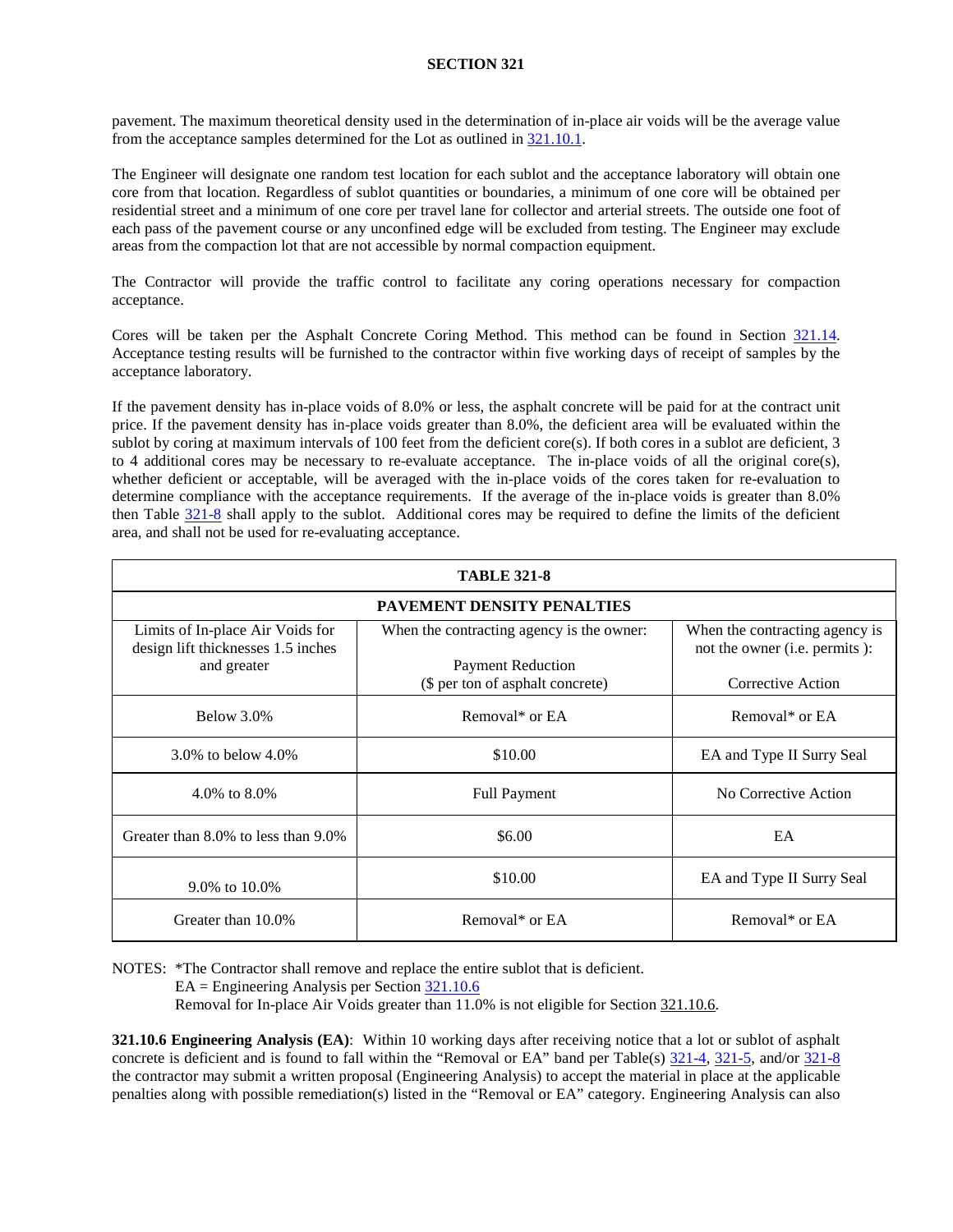be proposed for non-removal categories of "Corrective actions" when the contracting agency is not the owner (i.e. permits).

The Engineering Analysis shall contain an analysis of the anticipated performance of the asphalt concrete if left in place. The Engineering Analysis shall also detail the effect of any proposed corrective action to the material(s) in place as it relates to the in-place material's performance. The Engineering Analysis shall be performed by a professional engineer experienced in asphalt concrete testing and mix designs. If the lot or sublot is submitted for referee testing by the contractor, the ten working days allowed to prepare an engineering will begin upon notification of referee test results.

When an Engineering Analysis recommends that a specific lot or sublot should not be removed, the Engineering Analysis will recommend that the following penalties (Table [321-9\)](#page-13-0) be paid when the contracting agency is the owner, for the specific criteria being reviewed by the EA.

<span id="page-13-0"></span>

| <b>TABLE 321-9</b>                                                                                                        |                                      |        |  |
|---------------------------------------------------------------------------------------------------------------------------|--------------------------------------|--------|--|
| <b>ENGINEERING ANALYSIS PENALTIES for REMOVAL* LOTS/SUBLOTS LEFT IN-PLACE</b>                                             |                                      |        |  |
| <b>Penalty When Contracting Agency</b><br><b>Acceptance Limits</b><br><b>Acceptance Criteria</b><br>is the Owner (\$/Ton) |                                      |        |  |
| <b>Asphalt Binder Content</b>                                                                                             | Over 0.2% points from that Permitted | \$9.00 |  |
| Laboratory Air Voids (Measured at<br>$N_{des}$ or 75 blows as applicable)                                                 | Less than 1.5% or Greater Than 8.0%  | \$3.75 |  |
| Limits of In-place Air Voids                                                                                              | 10.1\% to 11.0\%                     | \$9.00 |  |

Within 15 working days, the Engineer will determine whether or not to accept the contractor's proposed Engineering Analysis.

## **321.11 REFEREE:**

In the event the contractor elects to question the acceptance test results for either asphalt binder content, laboratory air voids, density or a combination thereof for a sublot, the Contractor may make a written request for additional testing of that sublot. Any request for referee testing must describe the contractor's reasons for questioning the validity of the original acceptance results and must clearly describe which set of acceptance tests are in question. The Contractor will engage an independent laboratory (at the Contractors own expense) who is accredited by AAP in all of the acceptance test methods. The independent laboratory shall be acceptable to the Engineer and shall perform a new set of acceptance tests as required by Section [321.10](#page-7-0) representing the area or set of tests in question. The results of these determinations will be binding on both the contractor and the agency.

These tests may include asphalt binder content, aggregate gradation, Marshall or Gyratory unit weight, maximum theoretical unit weight, laboratory air voids and in-place air voids (compaction). Samples for referee testing shall come from representative samples obtained from the completed pavement, as directed by the Engineer.

The number of samples taken will be the same as specified in Section [321.10.](#page-7-0) The independent laboratory shall compile the test results and transmit them to both the Engineer and the contractor. The independent laboratory shall include a report signed by an Engineer registered in the State of Arizona, who is experienced in asphalt concrete testing and mix design development. The signed report shall give an opinion that the material evaluated does or does not comply with project specifications, shall clearly describe any deficiencies, and the results will be binding between all parties.

## **321.12 MEASUREMENT:**

Asphalt concrete pavement will be measured by the ton, or by the square yard, for the mixture actually used as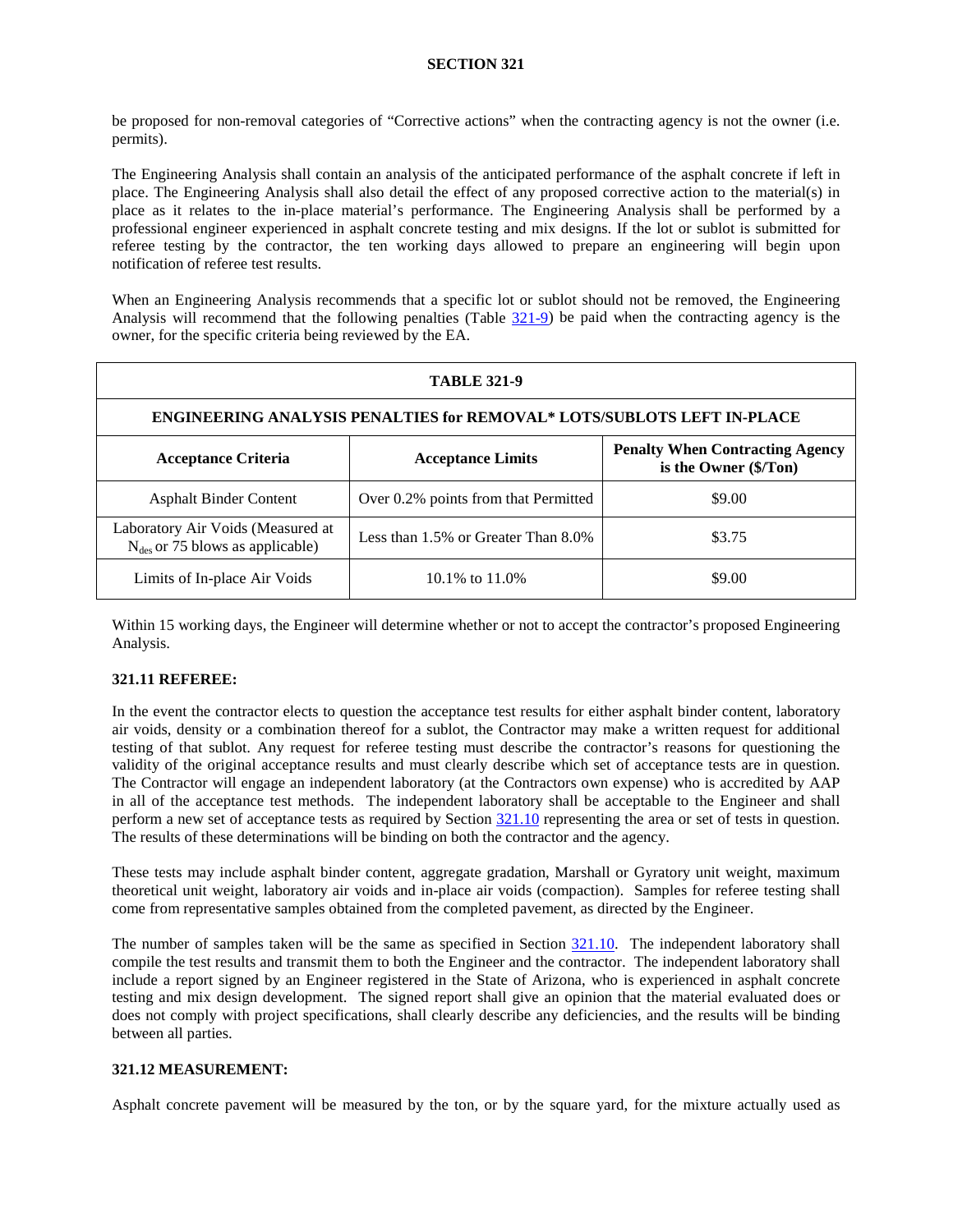allowed above, which shall include the required quantities of mineral aggregates, asphalt binder, and mineral admixture. Measurement shall include any tonnage used to construct intersections, roadways, streets, or other miscellaneous surfaces indicated on the plans or as directed by the Engineer.

## **321.13 PAYMENT:**

The asphalt concrete measured as provided above will be paid for at the contract price per ton or square yard, as adjusted per Section [321.10,](#page-7-0) which price shall be full compensation for the item complete, as herein described and specified.

Payment for tack coat will be by the ton diluted, based on the rate of application, as directed by the Engineer.

No payment will be made for any overrun in quantity of asphalt concrete in excess of 10 percent based on actual field measurement of area covered, design thickness, and the mix design unit weight. The calculations and payment for overrun will be by individual pay item. To compensate or adjust for a thickness deficiency in an underlying asphalt concrete course, the Engineer may authorize a quantity increase in excess of 10 percent for a subsequent asphalt concrete course. In such cases, the quantity in excess of 10 percent will be paid for at the lowest unit price.

Agency required repairs of existing pavement prior to roadway overlay operations will be paid for as a separate pay item.

Except as otherwise specified, no separate payment will be made for work necessary to construct miscellaneous items or surfaces of asphalt concrete.

## <span id="page-14-0"></span>**321.14 ASPHALT CORE METHOD: Core Drilling of Hot Mix Asphalt (HMA) for Specimens of 4" or 6" diameter**

**321.14.1 Scope:** This method is to establish a consistent method of the use of a diamond bit core to recover specimens of 4 or 6 inch diameter for laboratory analysis and testing. The method will require the use of: water, ice (bagged or other suitable type), dry ice, and a water-soap solution to be utilized when coring asphalt rubber concrete. Individuals doing the specimen recovery should be observing all safety regulations from the equipment manufacturer as well as the required job site safety requirements for actions, and required personal protective equipment.

**321.14.2 Core Drilling Device:** The core drilling device will be powered by an electrical motor, or by an acceptable gasoline engine. Either device used shall be capable of applying enough effective rotational velocity to secure a drilled specimen. The specimen shall be cored perpendicularly to the surface of pavement, and that the sides of the core are cut in a manner to minimize sample distortion or damage. The machinery utilized for the procedure shall be on a mounted base, have a geared column and carriage that will permit the application of variable pressure to the core head and carriage throughout the entire drilling operation. The carriage and column apparatus shall be securely attached to the base of the apparatus; and the base will be secured with a mechanical fastener or held in place by the body weight of the operator. The core drilling apparatus shall be equipped with a water spindle to allow water to be introduced inside of the drill stem while operating. The cutting edge of the core drill bit shall be of hardened steel or other suitable material with embedded diamond chips in the cutting surface. The core barrel shall be of sufficient diameter to secure a specimen that is a minimum of four or six inches or whichever is prescribed for necessary testing. The core barrel shall not be missing more than one of the teeth used for cutting; if so it shall be discarded and another barrel shall be used. The core barrel shall also be a minimum of two inches longer than the anticipated depth of pavement in accordance with project paving plans.

**321.14.3 Accessory Equipment:** A sufficient supply of ice and dry ice shall be provided to sufficiently cool the pavement prior to securing the samples from the designated areas in the pavement. The ice should also be used to adjust the temperature of the water used to cool the core bit. A water supply (usually a plastic  $35 - 55$  gal drum) with sufficient hose to introduce the water into and through the spindle of the coring device by gravity feed. The drum should be white or light in color to minimize excessive thermal heating of the water (*for coring of asphalt rubber cores see Note 1*). At no time shall the water utilized in the coring operation exceed  $65^{\circ}$  F during the coring operation. Ice shall be utilized to ensure the temperature control of the water being introduced during the cutting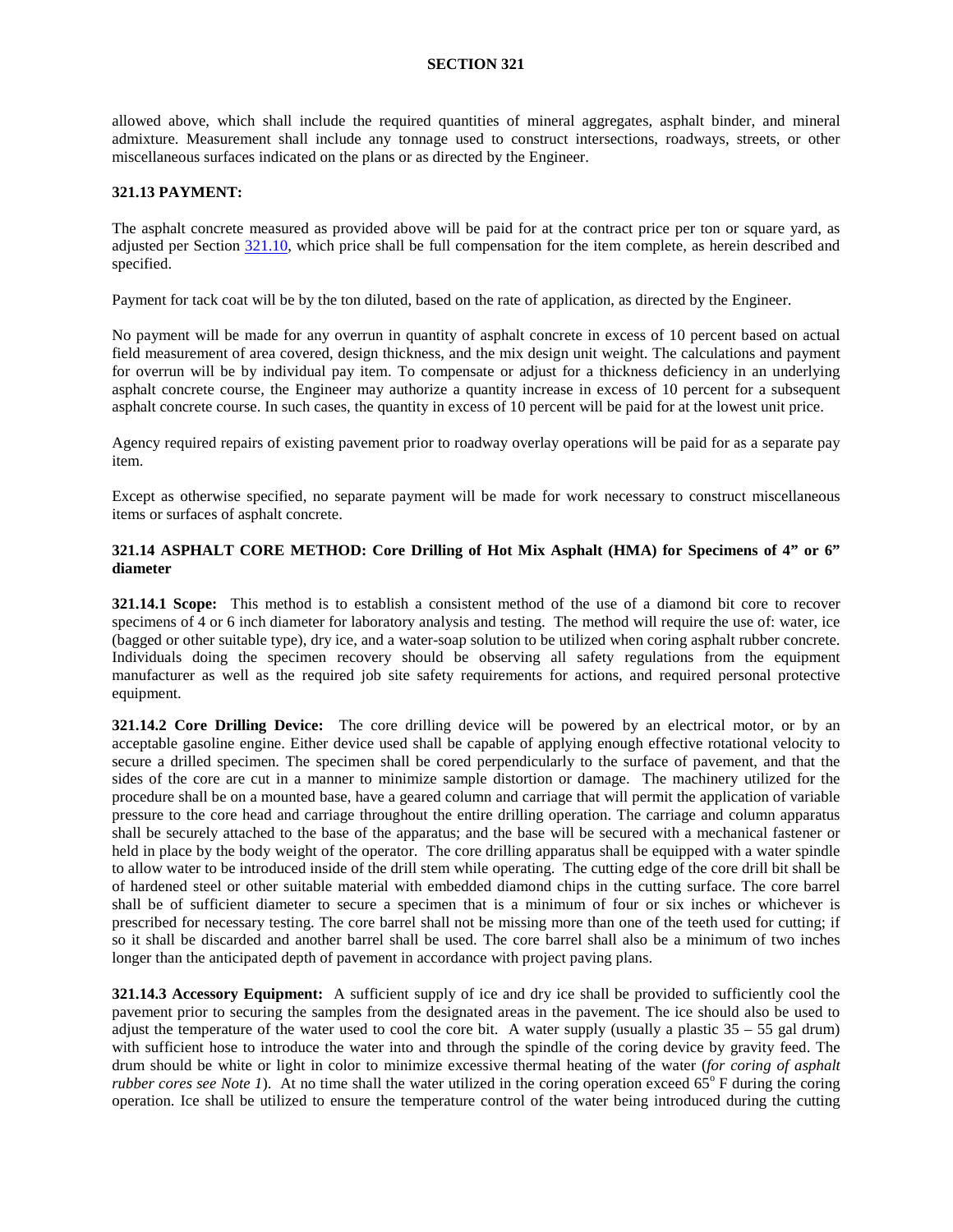operation. An ice chest or other suitably insulated container that can maintain a temperature of less than  $70^{\circ}$  F shall be used to secure the specimens during transport. The container will be equipped with flat shelving that will support the drilled cores throughout the entire specimen dimension during transport back to the testing facility.

Miscellaneous hand tools to remove the drilled specimen from the drill hole or the core barrel taking great care in not disturbing the specimen more than necessary (refer to fig. 1 in ASTM D5361-05).

**321.14.4 Process:** The pavement surface at the time of coring shall not exceed a temperature of 90<sup>o</sup> F; the pavement shall be conditioned with ice or dry ice to ensure that this requirement is met. Immediately after it has been ensured that the pavement has dropped to the required temperature, core drilling shall begin. The operator will then apply an even and continuous pressure (Note 2) to penetrate through the full depth of the pavement. The operator will concurrently ensure that enough water is moving over the core surface as to adequately remove any and all cuttings that could damage the drilled core. After the pavement thickness has been penetrated the core shall be carefully removed from either the drill hole or the core barrel and be immediately transferred to an ice chest or other suitable container. Each individual core shall be placed on a shelf in the cooler with the exposed side of the specimen facing down, or the "top side" down. If the specimen is a two lift core, the only acceptable means of separating lifts is with a power or other acceptable wet saw type of equipment (conforming to ASTM D5361-05); however, at no time shall cores be split using a mallet and screwdriver or metal straight edge when being tested for bulk density. Perpendicularity of the specimen shall be checked in the field after the specimen has been extracted from the surface. The core operator shall hold the core up to eye level and place the core top side down in a "speed square" or small carpenters square. The specimen placed in the square shall not depart from perpendicular to the axis more than  $0.5^\circ$  (approximately equivalent to  $1/16$  of an inch in 6 inches). If the specimen is outside of this distance from square it shall be discarded in the field and another sample cored that falls within tolerance. The cores upon arriving at the laboratory for testing shall be carefully cleaned and measured for thickness in accordance with ASTM D3549. A speed square shall be utilized to measure perpendicularity as compared to a 90<sup>o</sup> degree angle and shall not depart from perpendicular to the axis more than  $0.5^{\circ}$  (approximately equivalent to  $1/16$  of an inch in 6 inches). All remaining testing shall be done within the parameters of the current project and / or agency required specification.

*- End of Section -*

\_\_\_\_\_\_\_\_\_\_\_\_\_\_\_\_\_\_

<sup>\*</sup>Note 1 – It should be noted that when the material to be cored is a rubberized asphalt mixture a wetting agent such as liquid dish soap shall be added to the water barrel to hinder the material from sticking or allowing the binder to spread during coring.

<sup>\*</sup>Note 2 – This refers to pressure exerted on the core barrel and machine during the coring process. Too much pressure can cause damage to the core barrel and the motor; and too little pressure can cause a glazing of the diamonds, reducing cutting efficiency and premature wear of the barrel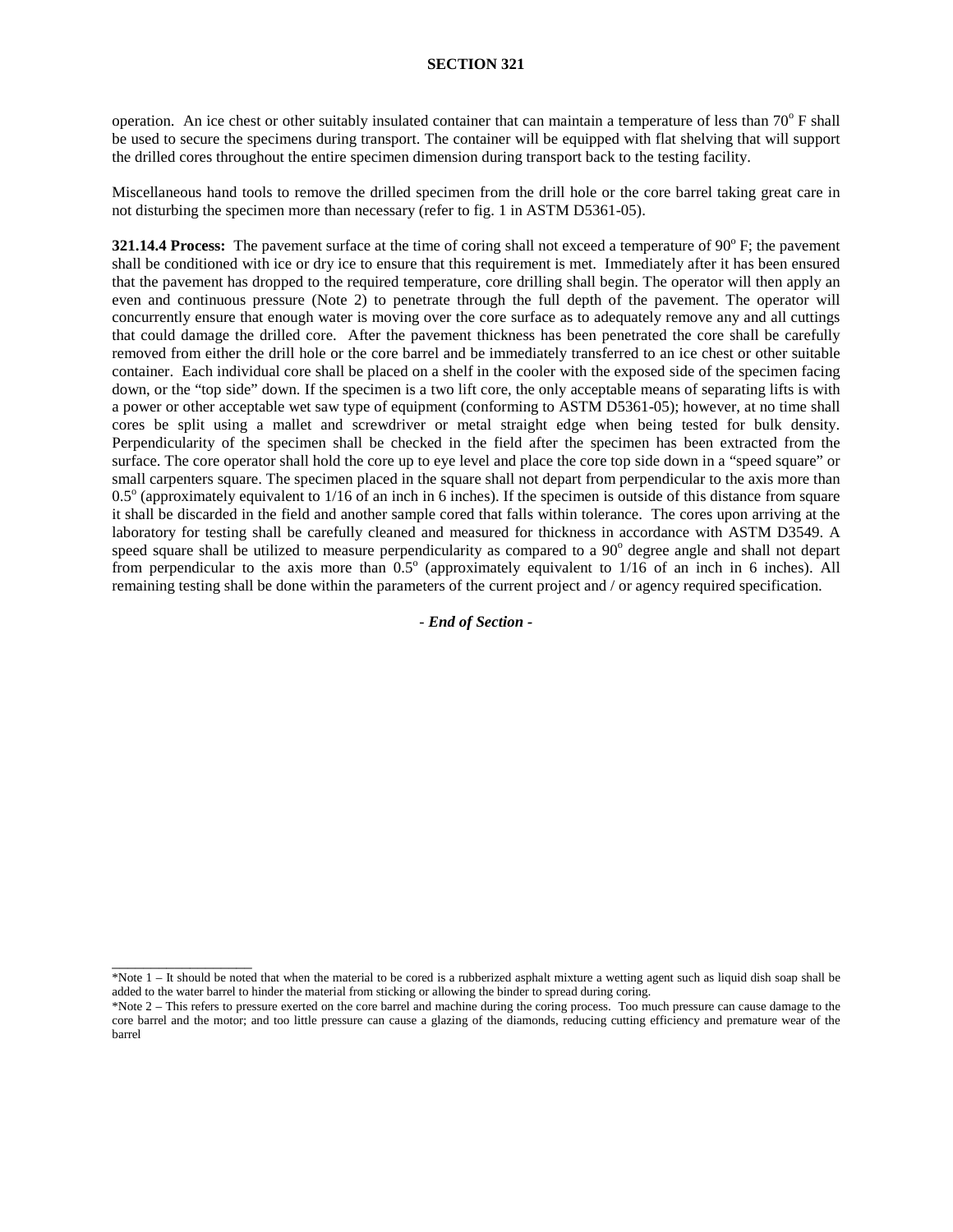#### **ASPHALT CONCRETE**

# <span id="page-16-0"></span>**710.1 GENERAL:**

Asphalt concrete shall be a mixture of asphalt cement and mineral aggregates. Mineral admixture shall be included in the mixture when required by the mix design or by the Engineer. Asphalt concrete shall be produced in accordance with Section 321.

The designation for asphalt concrete mixes shall be based on the nominal maximum aggregate size of the mix. The applicable mix designations are 3/8 inch, 1/2 inch, 3/4 inch and Base (1") mix.

Each mix shall be designed using Marshall or Gyratory compaction methods. Either Gyratory or Marshall Mixes may be used for low or high traffic conditions, as determined by the agency. Low traffic conditions are conditions where the asphalt mix will be subject to low volume and low weight vehicle usage. Examples of this condition are residential streets, most parking lots and residential minor collector streets. High traffic conditions are conditions where the asphalt mix will be subject to high volume and/or heavy weight vehicle usage as found on major collector, arterial and commercial streets. Street classifications (i.e. minor collector and major collector) shall be determined by the specifying agency.

The following table (Table [710-1\)](#page-16-0) displays the recommended lift thickness for various asphalt concrete mix designations found within Section [710.](#page-16-0) Please note that these recommended lift thicknesses are minimums based on each mix designation's "Nominal Aggregate Size" and the relative coarseness of its gradation. The compacted thickness of layers placed shall not exceed 150% of the Minimum Lift Thickness of Table [710-1](#page-16-0) except as otherwise provided in the plans and specifications, or if approved in writing by the Engineer.

| <b>TABLE 710-1</b>                                            |                                       |                                       |  |
|---------------------------------------------------------------|---------------------------------------|---------------------------------------|--|
| RECOMMENDED MINIMUM LIFT THICKNESS FOR ASPHALT CONCRETE MIXES |                                       |                                       |  |
| <b>Asphalt Concrete Mix</b><br>Designation (inches)           | Minimum Lift Thickness Marshall Mixes | Minimum Lift Thickness Gyratory Mixes |  |
| 3/8"                                                          | 1.0 inches                            | 1.5 inches                            |  |
| 1/2"                                                          | 1.5 inches                            | 2.0 inches                            |  |
| 3/4"                                                          | 2.5 inches                            | 3.0 inches                            |  |
| Base                                                          | 3.0 inches                            | n/a                                   |  |

#### **710.2 MATERIAL:**

**710.2.1 Asphalt Binder:** The asphalt binder specified in this section has been developed for use in desert climate conditions. When used in other climates, consideration should be given to adjustments in the asphalt binder selection. The asphalt binder shall be Performance Grade Asphalt conforming to the requirements of Section 711 for PG 70-10, unless otherwise approved by the Engineer or specified differently in the plans or special provisions.

**710.2.2 Aggregate:** Coarse and Fine aggregates shall conform to the applicable requirements of this section. Coarse mineral aggregate shall consist of crushed gravel, crushed rock, or other approved inert material with similar characteristics, or a combination thereof, conforming to the requirements of these specifications.

Coarse aggregate for hot mix asphalt is material retained on or above the No. 4 sieve and Fine aggregate is material passing the No. 4 sieve. Aggregates shall be relatively free of deleterious materials, clay balls, and adhering films or other material that prevent coating with the asphalt binder. Coarse and Fine aggregates shall conform to the following requirements when tested in accordance with the applicable test methods.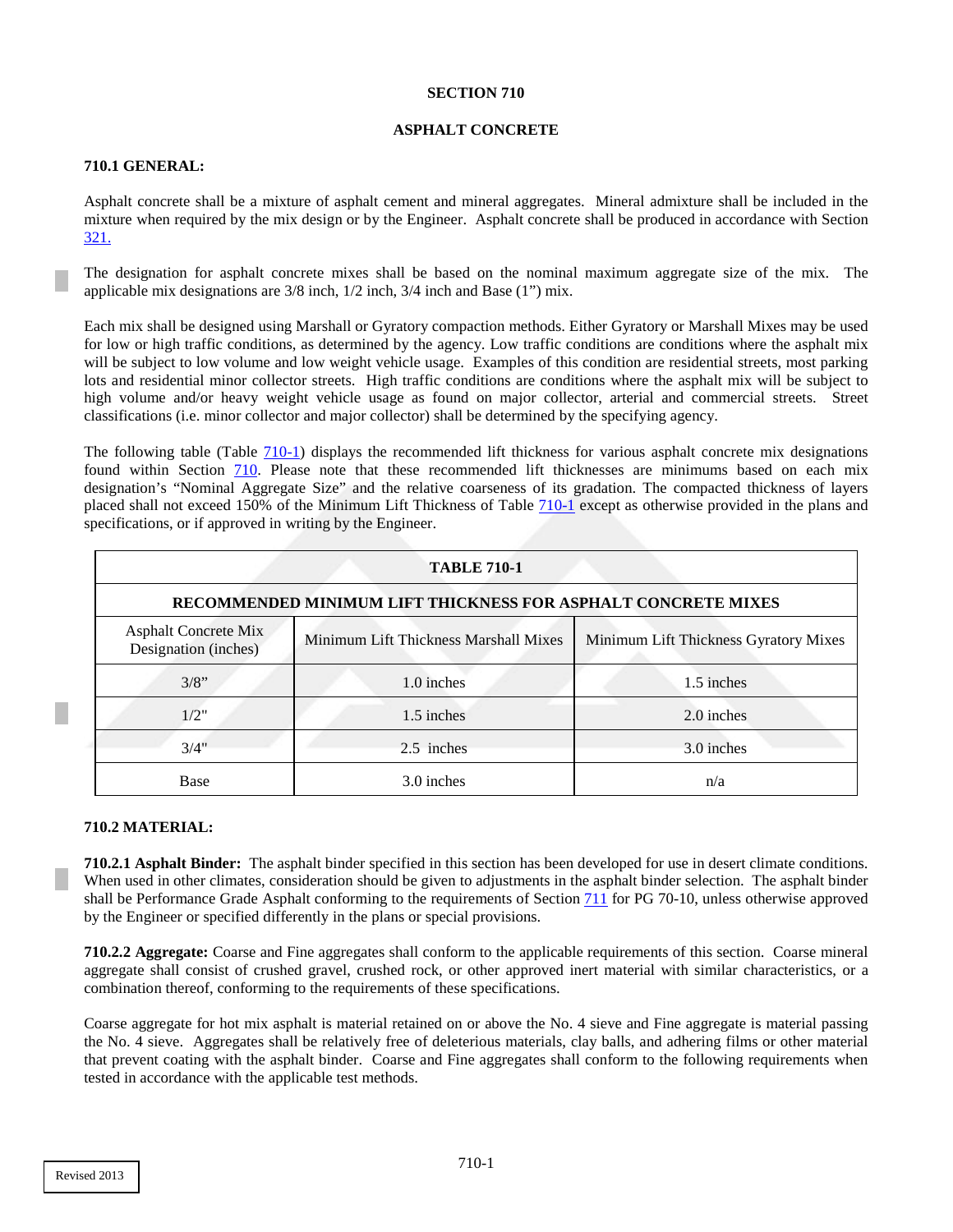| <b>TABLE 710-2</b>                        |                           |                    |                     |  |  |  |
|-------------------------------------------|---------------------------|--------------------|---------------------|--|--|--|
| <b>COARSE/FINE AGGREGATE REQUIREMENTS</b> |                           |                    |                     |  |  |  |
| Characteristics                           | <b>Test Method</b>        | Low Traffic        | <b>High Traffic</b> |  |  |  |
| Fractured Faces, %                        | Arizona 212               | $75$ , 1 or more   | 85, 1 or more       |  |  |  |
| (Coarse Aggregate Only)                   |                           |                    | 80, 2 or more       |  |  |  |
| Uncompacted Voids, % Min.                 | AASHTO T-304,<br>Method A | 42                 | 45                  |  |  |  |
| Flat & Elongated Pieces, % 5:1 Ratio      | ASTM D4791                | $10.0$ Max.        | $10.0$ Max.         |  |  |  |
| Sand Equivalent, %                        | AASHTO T-176              | 50 Min.            | 50 Min.             |  |  |  |
| Plasticity Index                          | <b>AASHTO T-90</b>        | Non-plastic        | Non-plastic         |  |  |  |
| L.A. Abrasion, %Loss                      | AASHTO T-96               | 9 max. @ 100 Rev.  | 9 max. @ 100 Rev.   |  |  |  |
|                                           |                           | 40 max. @ 500 Rev. | 40 max. @ 500 Rev.  |  |  |  |
| Combined Bulk Specific Gravity            | AI $MS-2/SP-2$            | $2.35 - 2.85$      | $2.35 - 2.85$       |  |  |  |
| <b>Combined Water Absorption</b>          | AI $MS-2/SP-2$            | $0 - 2.5\%$        | $0 - 2.5\%$         |  |  |  |

Tests on aggregates used in asphalt concrete outlined above, shall be performed on materials furnished for mix design purposes and composited to the mix design gradation.

Blend sand (naturally occurring or crushed fines) shall be clean, hard and sound material which will readily accept asphalt binder coating. The blend sand grading shall be such that, when it is mixed with the other mineral aggregates, the combined product shall meet the requirements of Table [710-2.](#page-17-0)

The natural sand shall not exceed 20 percent for the Marshall mixes and 15 percent for the Gyratory mixes by weight of the total aggregate for a mix.

**710.2.3 Reclaimed Asphalt Pavement (RAP):** When allowed by the Engineer, Reclaimed Asphalt Pavement (RAP), as defined in Section 701.5, may be used in asphalt concrete provided all requirements of Section [710](#page-16-0) are met. References to use of RAP in Sectio[n 710](#page-16-0) apply only if RAP is used as part of the mixture.

When RAP is used in asphalt concrete, it shall be of a consistent gradation, asphalt content, and properties. When RAP is fed into the plant, the maximum RAP particle size shall not exceed 1 1/2 in. The percentage of asphalt in the RAP shall be established in the mix design. The percentage of RAP binder shall be established in the mix design.

When RAP is used in base and intermediate courses, the amount of RAP aggregate and RAP binder should not exceed 30% contribution; Surface courses should be limited to 20% RAP aggregate and RAP binder contribution.

In addition to the requirements of Sectio[n 710.3.1,](#page-18-0) the job mix formula shall indicate the percent of asphalt RAP and the percent and performance grade of virgin (added) asphalt binder.

When less than or equal to 15% RAP binder is used by weight of total binder in the mix, the added virgin binder shall meet the requirements for PG 70-10 as shown in Section 711. When greater than 15% RAP is used by weight of the total binder in the mix, the added virgin binder will be dropped one grade for low and high temperature properties to a PG 64-16, unless testing indicates that the blend of the recovered RAP binder and virgin binder meets the requirements for PG 70-10 as shown in Section 711. The virgin asphalt binder shall not be more than one standard asphalt material grades different than the specified mix design binder grade.

<span id="page-17-0"></span>**710.2.4 Mineral Admixture:** Mineral admixture when used as an anti-stripping agent in asphalt concrete shall conform to the requirements of AASHTO M-17. Mineral admixture used in asphalt concrete shall be dry hydrated lime, conforming to the requirements of ASTM C1097 or Portland cement conforming to ASTM C150 Type II or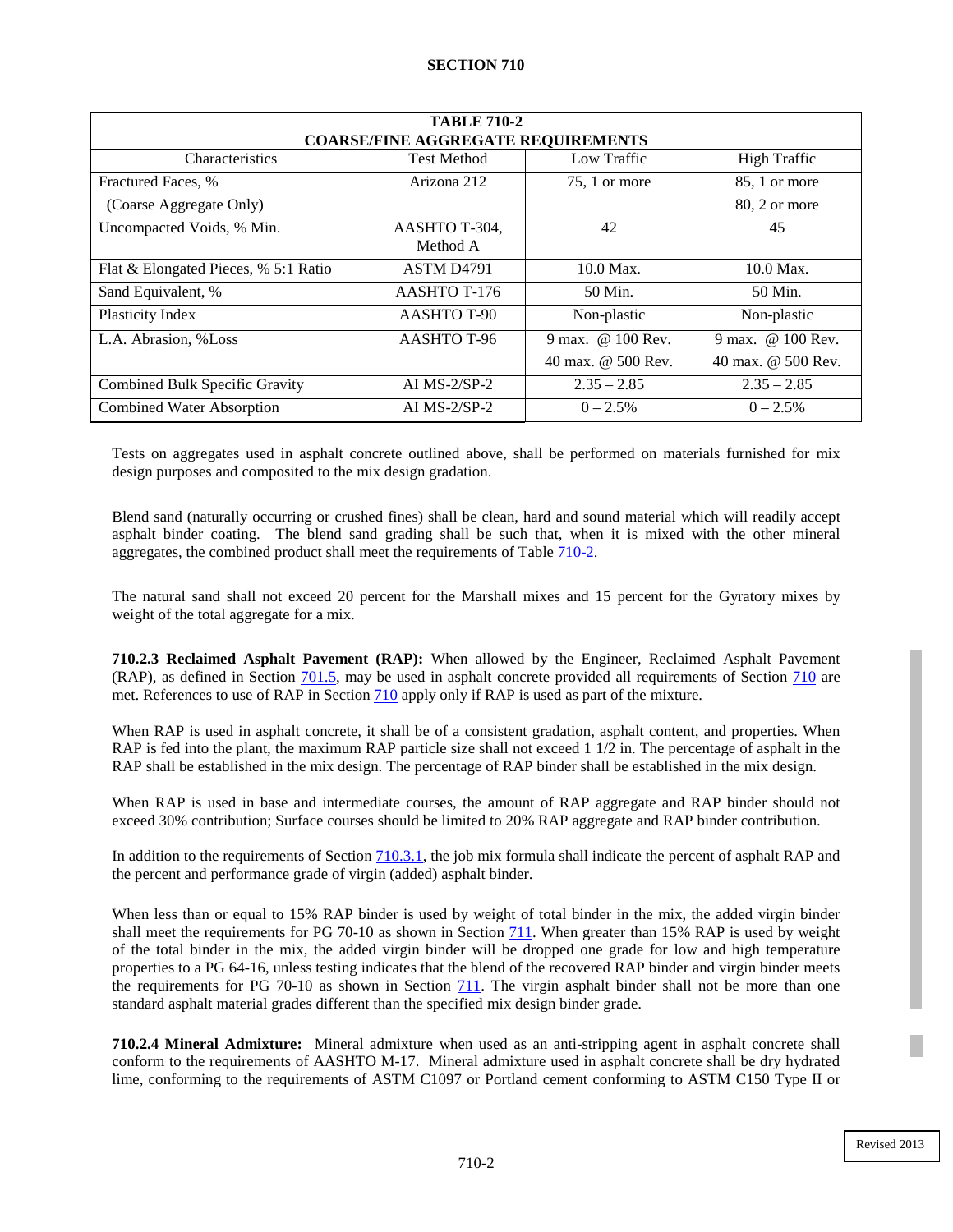ASTM C595 Type IP. The amount of hydrated lime or Portland cement used shall be determined by the mix design. The minimum Mineral admixture content within a mix will be 1.00 percent, by weight of total aggregate.

# <span id="page-18-0"></span>**710.3 MIX DESIGN REQUIREMENTS:**

**710.3.1 General:** The mix design for asphalt concrete shall be prepared by a laboratory that is accredited through the AASHTO Accreditation Program (AAP) in Hot Mix Asphalt Aggregates and Hot Mix Asphalt. The laboratory shall be under the direct supervision of a Civil Engineer, registered by the State of Arizona, and who is listed by ADOT as a "Qualified Asphaltic Concrete Mix Design Engineer" within ADOT's latest list of approved laboratories. The latest list of approved laboratories is available on ADOT's web page [www.azdot.gov.](http://www.azdot.gov/) The date of the design shall not be older than one year from the date of submittal, unless supportive documentation is provided and approved by the Engineer.

The mix design report shall include the following elements as a minimum.

- (1) The name and address of the testing organization and the person responsible for the mix design report.
- (2) The mix plant identification and/or location, as well as the supplier or producer name.

(3) A description of all products that are incorporated in the asphalt concrete along with the sources of all products, including admixtures and asphalt binder, and their method of introduction.

(4) The supplier and grade of asphalt binder, the source and type of mineral aggregate, and the percentage of asphalt binder and mineral admixture used.

- m. (5) The percentage of RAP and RAP Binder being contributed to the total mix shall be included in the mix design report.
- п (6) The mix design report whether Gyratory or Marshall shall state the traffic condition (low or high traffic) and size designation.
- m. (7) The results of all testing, determinations, etc., such as: specific gravity and gradation of each component, water absorption, sand equivalent, loss on abrasion, fractured coarse aggregate particles, Tensile Strength Ratio (ASTM D 4867), Marshall stability and flow, asphalt absorption, percent air voids, voids in mineral aggregate, and bulk density. Historical abrasion values may be supplied on existing sources. The submittal should include a plot of the gradation on the Federal Highway Administration's 0.45 Power Gradation Chart, plots of the compaction curves and the results of moisture sensitivity testing.
- $\mathcal{C}^{\mathcal{A}}$ (8) The laboratory mixing and compaction temperature ranges for the supplier and grade of asphalt binder used within the mix design.
- (9) A specific recommendation for design asphalt binder content and any limiting conditions that may be  $\Box$ associated with the use of the design, such as minimum percentages of crushed or washed fine aggregate.
- m. (10)The supplier's product code, the laboratory Engineer's seal (signed and dated), and the date the design was performed.
	- (11) If a Warm Mix Technology or Additive is used; the following must shall be included:
		- Technology Type and Supporting Manufacturer information; including instructions pertaining to laboratory mixture temperatures and curing.
		- Amount (%) of additive (technology) used in-the mixture.
		- Attached copy of the ADOT approved product list, showing additive / technology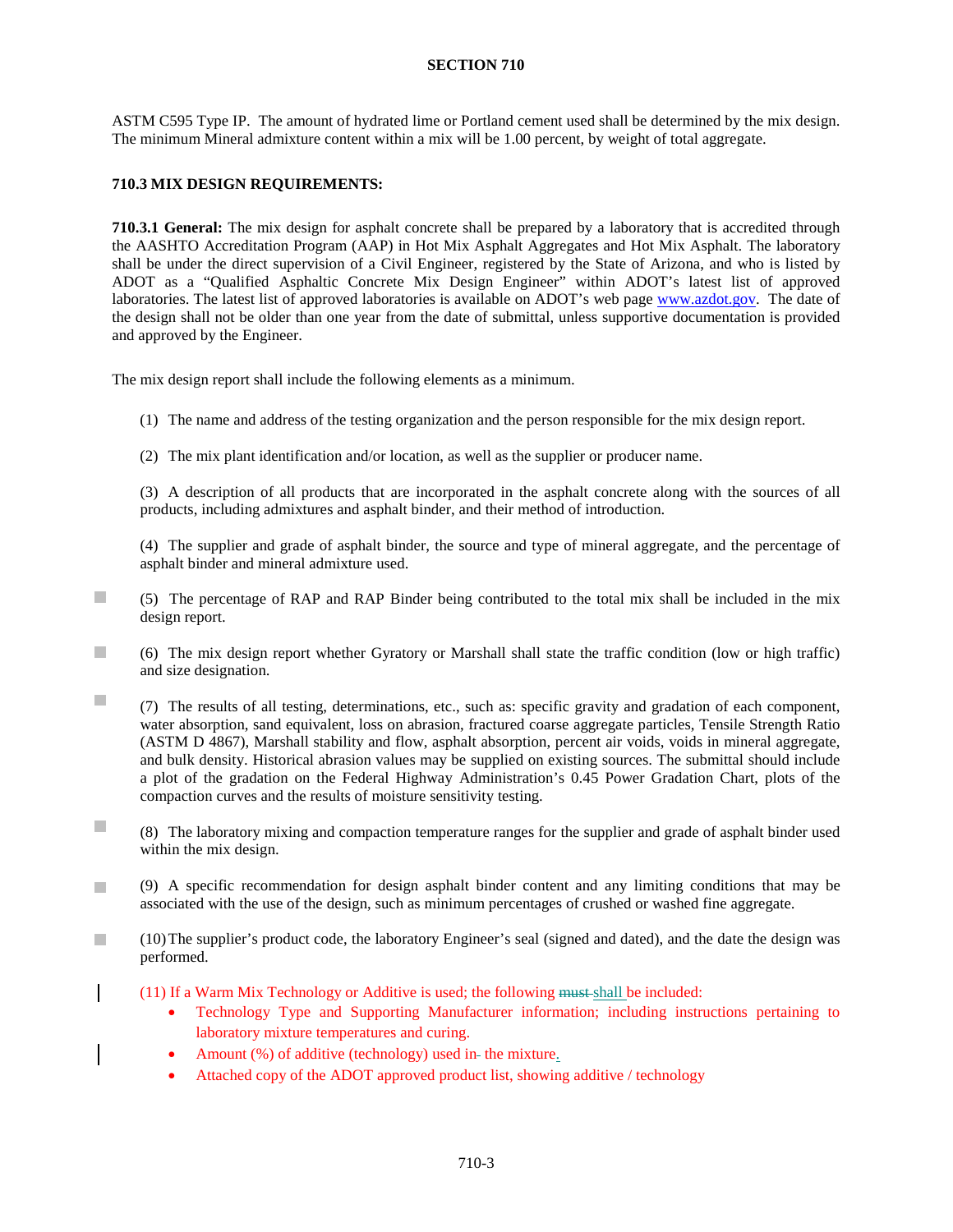- Minimum plant production temperature shall not fall below manufacturer's recommendation.  $(250^\circ \text{F})$ recommended)
- Minimum Field compaction temperature shall not fall below manufacturers recommendationbe identified.
- Identify any special mixing or compaction temperatures or special methods to be used when conducting QA or QC testing of field collected samples. Example: If the field collected samples of warm mix asphalt can be treated as conventional hot asphalt mix, provide the equivalent conventional hot asphalt mix compaction temperature.

The mix design shall be submitted to the Agency or Engineer by the Contractor/Supplier for which it was developed as part of his project submittals. Once the mix design has been approved by the agency or Engineer, the Contractor and/or his supplier shall not change plants nor use additional mixing plants without prior approval of the Engineer. Any changes in the plant operation, the producer's pit, the asphalt binder, including modifiers in the asphalt binder, or any other item that will cause an adjustment in the mix, shall be justification for a new mix design to be

**710.3.2 Mix Design Criteria:** The mix design shall be performed by one of two methods, Marshall Mix Design or Gyratory Mix Design. The method shall be specified on the plans, special provisions, or by the Engineer. A minimum of 4 points will be used to establish the mix design results. The oven aging period for both Marshall and Gyratory mix design samples shall be 2 hours.

<span id="page-19-0"></span>**710.3.2.1 Marshall Mix Design:** The Marshall Mix Design shall be performed in accordance with the requirements of the latest edition of the Asphalt Institute's Manual, MS-2 "Mix Design Methods for Asphalt Concrete." The mix shall use the compactive effort of 75 blows per side of specimen. The mix shall comply with the criteria in Table [710-3.](#page-19-0)

| <b>TABLE 710-3</b>                         |                                |              |                |                    |              |             |                    |
|--------------------------------------------|--------------------------------|--------------|----------------|--------------------|--------------|-------------|--------------------|
| <b>MARSHALL MIX DESIGN CRITERIA</b>        |                                |              |                |                    |              |             |                    |
| Criteria                                   |                                | Requirements |                |                    |              |             | Designated Test    |
|                                            | $3/8$ " Mix                    | $1/2$ " Mix  |                | $3/4$ " Mix        |              | Base Mix    | Method             |
| Voids in Mineral Aggregate: %, min<br>1.   | 15.0                           | 14.0         |                | 13.0               |              | 12.0        | $AI$ MS-2          |
| Effective Voids: %, Range<br>2.            | $4.0 \pm 0.2$<br>$4.0 \pm 0.2$ |              |                | $4.0 \pm 0.2$      |              | $4.0 + 0.2$ | $AI$ MS-2          |
| Absorbed asphalt: %, Range*<br>3.          | $0-1.0$<br>$0-1.0$             |              |                | $0-1.0$            |              | $0-1.0$     | $AI$ MS-2          |
| Dust to Eff. Asphalt Ratio, Range **<br>4. | $0.6 - 1.4$                    | $0.6 - 1.4$  |                | $0.6 - 1.4$        |              | $0.6 - 1.4$ | $AI$ MS-2          |
| Tensile Strength Ratio: % Min.<br>5.       | 65                             | 65           |                | 65                 |              | 65          | <b>ASTM D 4867</b> |
| Dry Tensile Strength: psi, Min.<br>6.      | 100                            | 100          |                | 100                |              | 100         | ASTM D4867         |
| Stability: pounds, Minimum<br>7.           | 2,000                          | 2,500        |                | 2,500              |              | 3,000       | AASHTO T-245       |
| Flow: 0.01-inch, Range<br>8.               | $8-16$                         | $8 - 16$     |                | $8 - 16$           |              | $8-16$      | AASHTO T-245       |
| Mineral Aggregate Grading Limits<br>9.     |                                |              |                | <b>AASHTO T-27</b> |              |             |                    |
|                                            | Percent Passing with Admix     |              |                |                    |              |             |                    |
| Sieve Size                                 | 3/8 inch Mix                   |              | $1/2$ inch Mix |                    | 3/4 inch Mix |             | <b>Base Mix</b>    |
| $1-1/4$ inch                               |                                |              |                |                    |              |             | 100                |
| 1 inch                                     |                                |              |                |                    |              | 100         | 90-100             |
| $3/4$ inch                                 |                                |              | 100            |                    | $90 - 100$   |             | 85-95              |
| $1/2$ inch                                 | 100                            |              | $85 - 100$     |                    |              |             | ---                |
| $3/8$ inch                                 | 90-100                         |              | $62 - 85$      |                    | $62 - 77$    |             | 57-72              |
| No. 8                                      | $45 - 60$                      |              | $40 - 50$      |                    | $35 - 47$    |             | 33-43              |

•

submitted.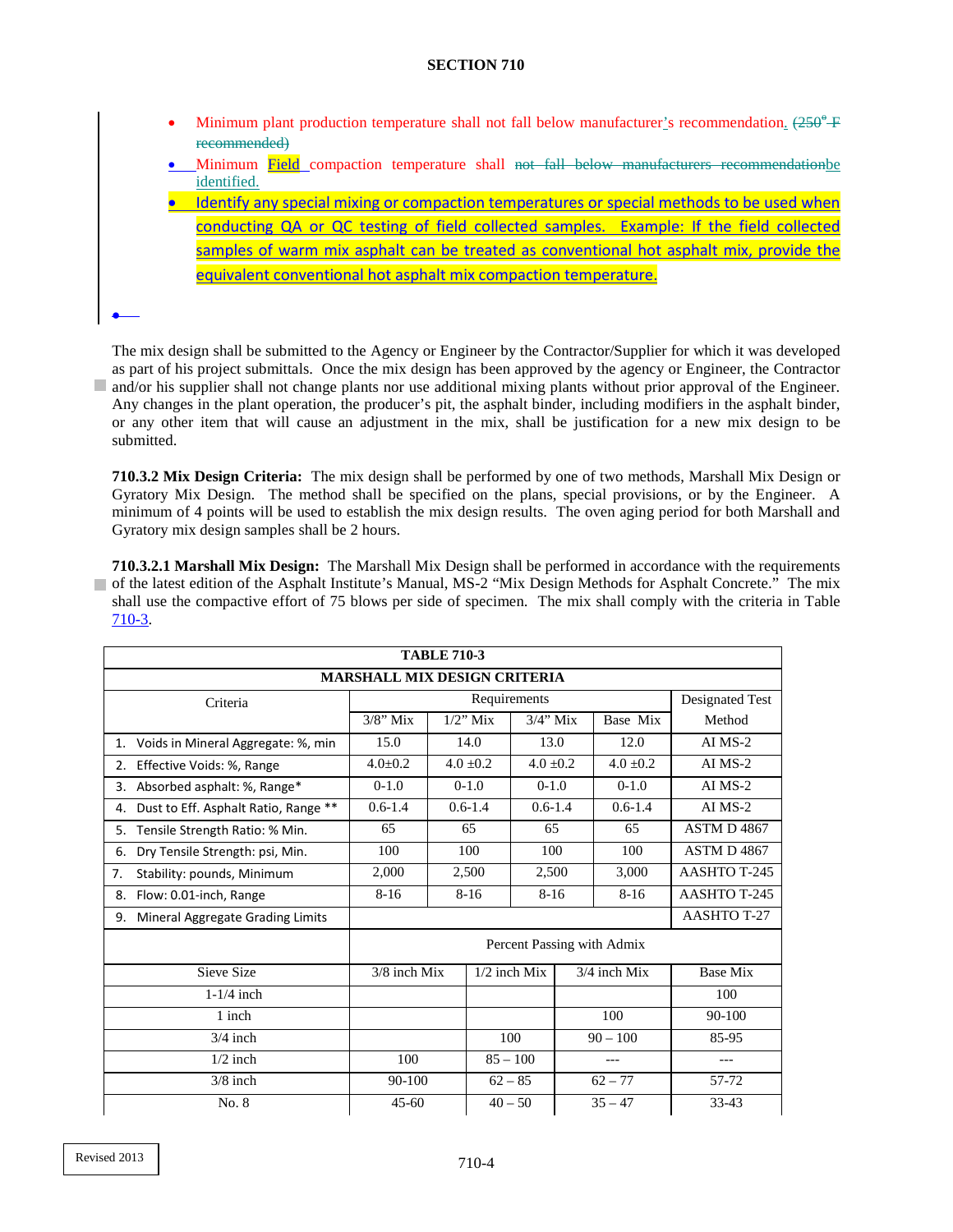| No. 40  | 10-22           | $10 - 20$       | 20<br>$10 -$ | $9 - 18$            |
|---------|-----------------|-----------------|--------------|---------------------|
| No. 200 | 10.0<br>$2.0 -$ | 10.0<br>$2.0 -$ | $2.0 - 8.0$  | 70<br>$-0.1$<br>7.U |

\* Unless otherwise approved by the Engineer.

\*\* The ratio of the mix design composite gradation target for the No. 200 sieve, including admixture, to the effective asphalt content shall be within the indicated range.

**710.3.2.2 Gyratory Mix Design:** Gyratory Mix Designs shall be performed in accordance with the requirements of latest edition of the Asphalt Institute's SP-2 manual. Mix design laboratory compacted specimens shall be prepared using a gyratory compactor in accordance with AASHTO T-312.

The mix design shall be formulated in a manner described for volumetric mix designs in the current edition of the Asphalt Institute Manual SP-2, except the number of trial blend gradations necessary will be determined by the mix design laboratory. Duplicate gyratory samples shall be prepared at a minimum of four (4) binder contents to select the recommended binder content. The gyratory specimens shall be compacted to 160 gyrations. Volumetric data for the design number of gyrations,  $N_{des}$ , and the initial number of gyrations,  $N_{ini}$ , are then back calculated based on the bulk specific gravity,  $G_{mb}$ , of the N<sub>max</sub> specimens and the height data generated during the compaction process of those same specimens.

For Low traffic designs, volumetric data for 115 gyrations,  $N_{\text{max}}$  for Low Traffic designs, is also back calculated from the specimens compacted to 160 gyrations.

The corrected density of the specimens shall be less than 89.0 percent of maximum theoretical density at N<sub>ini</sub>. The corrected density of the specimens shall be less than 98.0 percent of maximum theoretical density at  $N_{\text{max}}$ . The Gyratory mix shall comply with the criteria in Table  $710-4$ .

| <b>TABLE 710-4</b>                         |                                   |                    |                     |                        |  |  |
|--------------------------------------------|-----------------------------------|--------------------|---------------------|------------------------|--|--|
| <b>GYRATORY MIX DESIGN CRITERIA</b>        |                                   |                    |                     |                        |  |  |
| Criteria                                   | <b>Requirements</b>               |                    |                     | <b>Designated Test</b> |  |  |
|                                            | $3/8$ " Mix                       | $1/2$ " Mix        | $3/4$ " Mix         | <b>Method</b>          |  |  |
| Voids in Mineral Aggregate: %, Min.<br>1.  | 15.0                              | 14.0               | 13.0                | AI $SP-2$              |  |  |
| 2.<br>Effective Voids: %, Range            | $4.0 \pm 0.2$                     | $4.0 \pm 0.2$      | $4.0 \pm 0.2$       | AI SP-2                |  |  |
| 3.<br>Absorbed Asphalt: %, Range *         | $0 - 1.0$                         | $0 - 1.0$          | $0 - 1.0$           | AI $SP-2$              |  |  |
| Dust to Eff. Asphalt Ratio, Range **<br>4. | $0.6 - 1.4$                       | $0.6 - 1.4$        | $0.6 - 1.4$         | $AI$ SP-2              |  |  |
| 5.<br>Tensile Strength Ratio: %, Min.      | 75                                | 75                 | 75                  | ASTM D 4867            |  |  |
| Dry Tensile Strength: psi, Min.<br>6.      | 75                                | 75                 | 75                  | ASTM D 4867            |  |  |
| Mineral Aggregate Grading Limits<br>7.     |                                   |                    |                     | <b>AASHTO T-27</b>     |  |  |
|                                            | <b>Percent Passing with Admix</b> |                    |                     |                        |  |  |
| <b>Sieve Size</b>                          | 3/8 inch Mix                      | $1/2$ inch Mix     | 3/4 inch Mix        |                        |  |  |
| 1 inch                                     |                                   |                    | 100                 |                        |  |  |
| $3/4$ inch                                 |                                   | 100                | 90-100              |                        |  |  |
| $1/2$ inch                                 | 100                               | 90-100             | 43-89               |                        |  |  |
| $3/8$ inch                                 | 90-100                            | 53-89              |                     |                        |  |  |
| No. 8                                      | 32-47                             | 29-40              |                     | 24-36                  |  |  |
| No. 40                                     | $2 - 24$                          | $3-20$             |                     | $3-18$                 |  |  |
| No. 200                                    | $2.0 - 8.0$                       | $2.0 - 7.5$        |                     | $2.0 - 6.5$            |  |  |
| Number of Gyrations<br>8.                  |                                   | <b>Low Traffic</b> | <b>High Traffic</b> |                        |  |  |
| $N_{\rm ini}$                              |                                   | 7                  | 8                   |                        |  |  |

m.

Revised 2013

 $\mathcal{L}_{\mathcal{A}}$